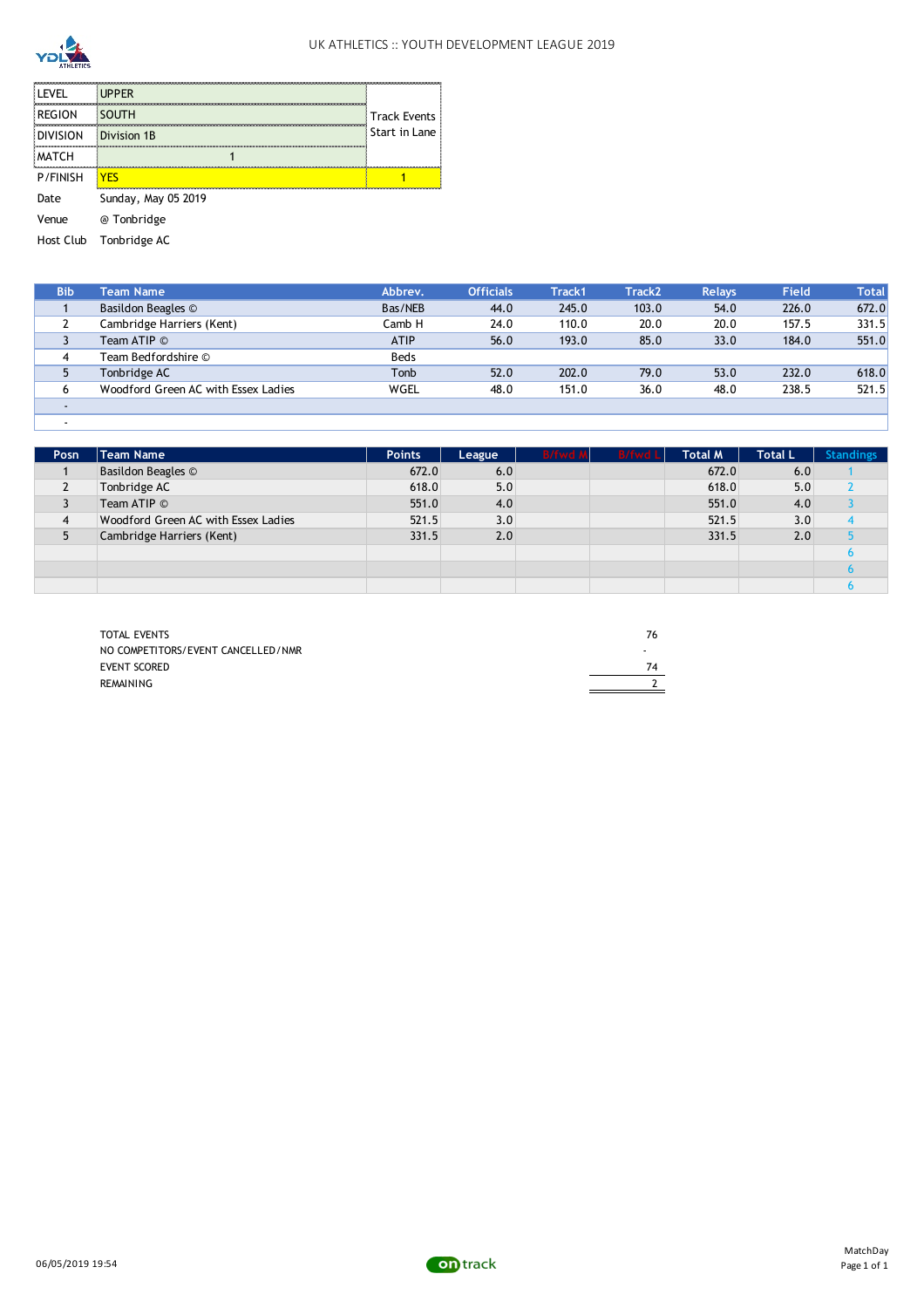

LETICS

|                                                                      |                                               | 100m U20 Men A                                                                                                                         | Wind                                                             | $-0.3$                                                      |                                 | Wind<br>$-2.1$<br>100m U20 Men B                                                                                                                                                                                                                                                                                                             |                               |
|----------------------------------------------------------------------|-----------------------------------------------|----------------------------------------------------------------------------------------------------------------------------------------|------------------------------------------------------------------|-------------------------------------------------------------|---------------------------------|----------------------------------------------------------------------------------------------------------------------------------------------------------------------------------------------------------------------------------------------------------------------------------------------------------------------------------------------|-------------------------------|
| Posn<br>$\mathbf{1}$<br>2<br>3<br>4<br>5<br>6<br>$\overline{7}$<br>8 | $\mathbf{1}$<br>6<br>$\overline{2}$<br>3<br>5 | No. Athlete<br><b>BENNETT Sam</b><br>ADUM-YEBOAH Matthew<br>ADESAN iyioluwa<br><b>JAMES Daniel</b><br>RIGBY Callum                     | Club<br>Bas/NEB<br>WGEL<br>Camb H<br>ATIP<br>Tonb                | Perf<br>11.00<br>11.10<br>11.30<br>11.50<br>11.70           | <b>AAA</b><br>$\mathbf{2}$<br>3 | No. Athlete<br>Club<br>Perf<br>Posn<br>11<br><b>JEFIA Dennis</b><br>Bas/NEB<br>11.55<br>$\mathbf{1}$<br>2<br><b>HAKEEM Winfred</b><br>WGEL<br>11.63<br>66<br>3<br>22 AKOR Peter<br>Camb H<br>11.67<br>4<br>55<br><b>SMITH George</b><br>Tonb<br>12.13<br>5<br><b>ATIP</b><br>33<br><b>BEHRENS Max X</b><br>15.61<br>6<br>$\overline{7}$<br>8 | <b>AAA</b>                    |
| Posn<br>1<br>2<br>3<br>4<br>5<br>6<br>$\overline{7}$<br>8            | 6<br>1<br>$\mathbf{2}$<br>5<br>3              | 200m U20 Men A<br>No. Athlete<br>ADUM-YEBOAH Matthew<br><b>JEFIA Dennis</b><br>ADESAN iyioluwa<br><b>BEASTY Zac X</b><br>DOUGAL Bamaby | Wind<br>Club<br>WGEL<br>Bas/NEB<br>Camb H<br>Tonb<br><b>ATIP</b> | $+0.2$<br>Perf<br>22.53<br>23.27<br>23.36<br>24.55<br>24.87 | <b>AAA</b><br>3                 | Wind<br>200m U20 Men B<br>$+0.3$<br>No. Athlete<br>Club<br>Posn<br>22.57<br>1<br>11<br><b>ADEYEYE William</b><br>Bas/NEB<br>2<br>33<br><b>JAMES Daniel</b><br>ATIP<br>23.43<br>3<br><b>HAKEEM Winfred</b><br>WGEL<br>23.46<br>66<br>4<br>22 AKOR Peter<br>23.65<br>Camb H<br>5<br>6<br>7<br>8                                                | Perf<br>AAA<br>$\overline{3}$ |
| Posn<br>$\mathbf{1}$<br>2<br>3<br>4<br>5<br>6<br>7<br>8              | $\mathbf{1}$<br>3<br>6<br>5                   | 400m U20 Men A<br>No. Athlete<br><b>ADENIRAN Timi</b><br>DOUGAL Bamaby<br>O'NEILL Joey<br><b>EMM Toby</b>                              | Club<br>Bas/NEB<br><b>ATIP</b><br>WGEL<br>Tonb                   | Perf<br>52.12<br>53.10<br>53.40<br>54.43                    | <b>AAA</b>                      | 400m U20 Men B<br>No. Athlete<br>Club<br>Posn<br>Perf<br>$\mathbf{1}$<br>$\overline{\mathbf{c}}$<br>3<br>4<br>5<br>6<br>7<br>8                                                                                                                                                                                                               | <b>AAA</b>                    |
| Posn<br>1<br>2<br>3<br>4<br>5<br>6<br>7<br>8                         | $\mathbf{1}$<br>5<br>6<br>$\mathbf{2}$        | 800m U20 Men A<br>No. Athlete<br>LILL Oliver<br><b>CRICK Charles</b><br><b>ADOLPHUS Thomas</b><br>OLAWUNMI Joshua                      | Club<br>Bas/NEB<br>Tonb<br>WGEL<br>Camb H                        | Perf<br>01:56.99<br>01:59.18<br>02:05.64<br>02:05.98        | <b>AAA</b><br><sup>3</sup>      | 800m U20 Men B<br>No. Athlete<br>Club<br>Posn<br>Perf<br>11<br><b>RILEY Daniel</b><br>Bas/NEB<br>02:01.45<br>$\mathbf{1}$<br>$\mathbf{2}$<br>55<br><b>EMM Toby</b><br>Tonb<br>02:04.19<br>3<br>66<br><b>WEERAKKODY Videsh</b><br>WGEL<br>02:12.48<br>4<br>5<br>6<br>7<br>8                                                                   | <b>AAA</b>                    |

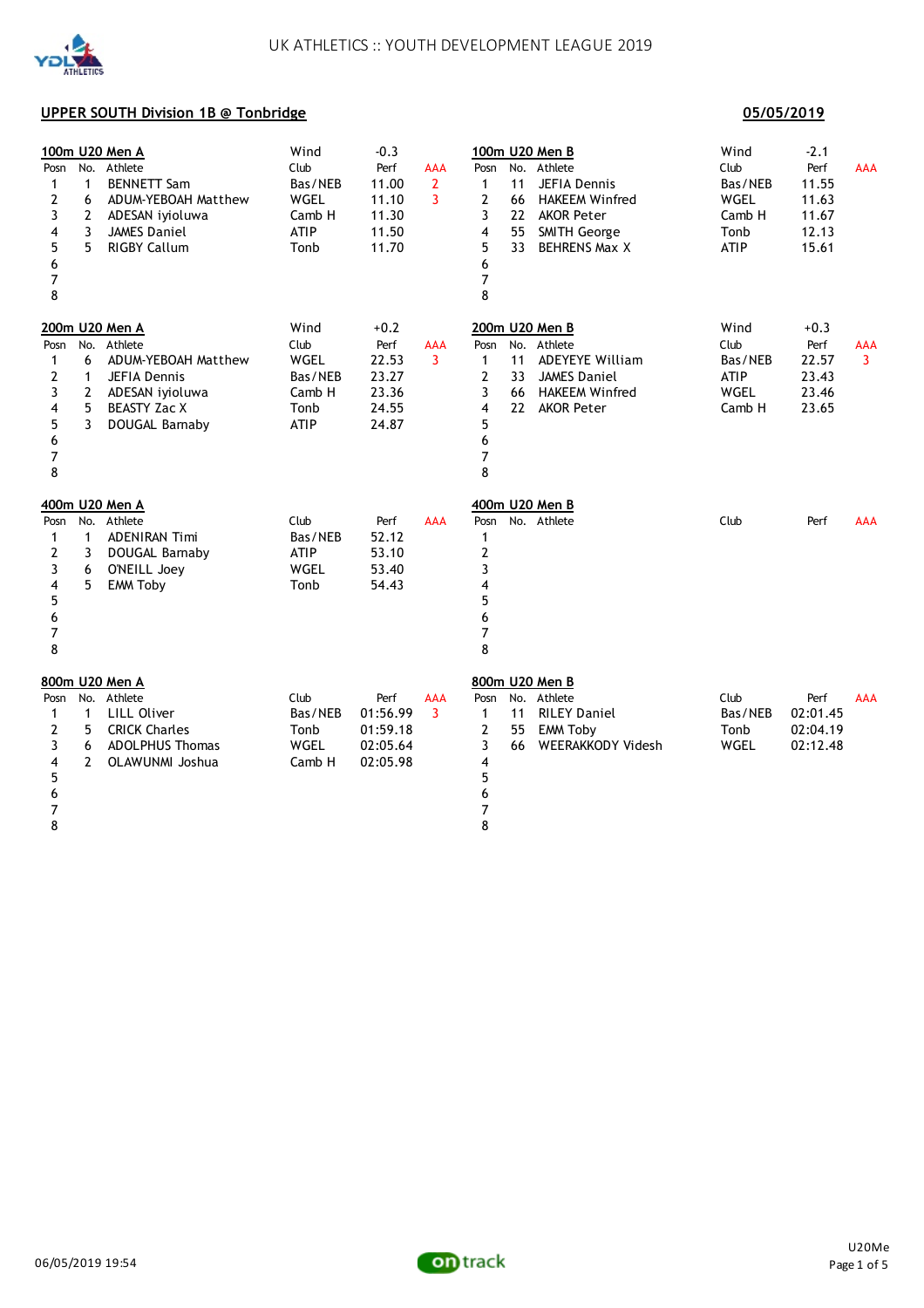

|                                                           |                                      | 1500m U20 Men A                                                                                                                    |                                                          |                                                      |                              | 1500m U20 Men B                                                                                                 |                       |                 |                  |            |
|-----------------------------------------------------------|--------------------------------------|------------------------------------------------------------------------------------------------------------------------------------|----------------------------------------------------------|------------------------------------------------------|------------------------------|-----------------------------------------------------------------------------------------------------------------|-----------------------|-----------------|------------------|------------|
| Posn<br>1<br>2<br>3<br>4<br>5<br>6<br>$\overline{7}$<br>8 | No.<br>$\mathbf{1}$<br>3<br>5<br>6   | Athlete<br><b>BROWN Isaac</b><br>SMITH Marshall<br>SCHOFIELD Dan<br><b>WEERAKKODY Videsh</b>                                       | Club<br>Bas/NEB<br>ATIP<br>Tonb<br>WGEL                  | Perf<br>04:04.90<br>04:11.84<br>04:19.00<br>04:19.50 | <b>AAA</b>                   | No. Athlete<br>Posn<br>11 HILL George<br>1<br>$\boldsymbol{2}$<br>3<br>4<br>5<br>6<br>7<br>8                    |                       | Club<br>Bas/NEB | Perf<br>04:23.85 | AAA        |
|                                                           |                                      |                                                                                                                                    |                                                          |                                                      |                              |                                                                                                                 |                       |                 |                  |            |
| Posn<br>1<br>2<br>3<br>4<br>5<br>6<br>7<br>8              | $\overline{2}$<br>33<br>$\mathbf{1}$ | 3000m U20 Men A<br>No. Athlete<br>OLAWUNMI Joshua<br>YOUNG Harry<br><b>MCGILL Daniel</b>                                           | Club<br>Camb H<br>ATIP<br>Bas/NEB                        | Perf<br>09:17.69<br>09:32.66<br>10:32.36             | <b>AAA</b>                   | 3000m U20 Men B<br>No. Athlete<br>Posn<br>$\mathbf{1}$<br>3<br>2<br>3<br>4<br>5<br>6<br>7<br>8                  | <b>GEORGE Charles</b> | Club<br>ATIP    | Perf<br>09:48.99 | AAA        |
| Posn<br>1<br>2<br>3<br>4<br>5<br>6<br>$\overline{7}$<br>8 | 11<br>3<br>$\overline{2}$<br>5       | 110m Hurdles U20 Men A<br>No. Athlete<br><b>ADEYEYE William</b><br><b>NOEL Douglas</b><br>SIKITY Brandon<br><b>FULLBROOK David</b> | Wind<br>Club<br>Bas/NEB<br><b>ATIP</b><br>Camb H<br>Tonb | $-0.6$<br>Perf<br>14.80<br>16.12<br>16.18<br>17.22   | <b>AAA</b><br>$\overline{2}$ | 110m Hurdles U20 Men B<br>No. Athlete<br>Posn<br>1<br>2<br>3<br>4<br>5<br>6<br>$\overline{7}$<br>8              |                       | Wind<br>Club    | Perf             | <b>AAA</b> |
| Posn<br>1<br>2<br>3<br>4<br>5<br>6<br>7<br>8              |                                      | 400m Hurdles U20 Men A<br>No. Athlete                                                                                              | Club                                                     | Perf                                                 | <b>AAA</b>                   | 400m Hurdles U20 Men B<br>No. Athlete<br>Posn<br>$\mathbf{1}$<br>$\boldsymbol{2}$<br>3<br>4<br>5<br>6<br>7<br>8 |                       | Club            | Perf             | <b>AAA</b> |

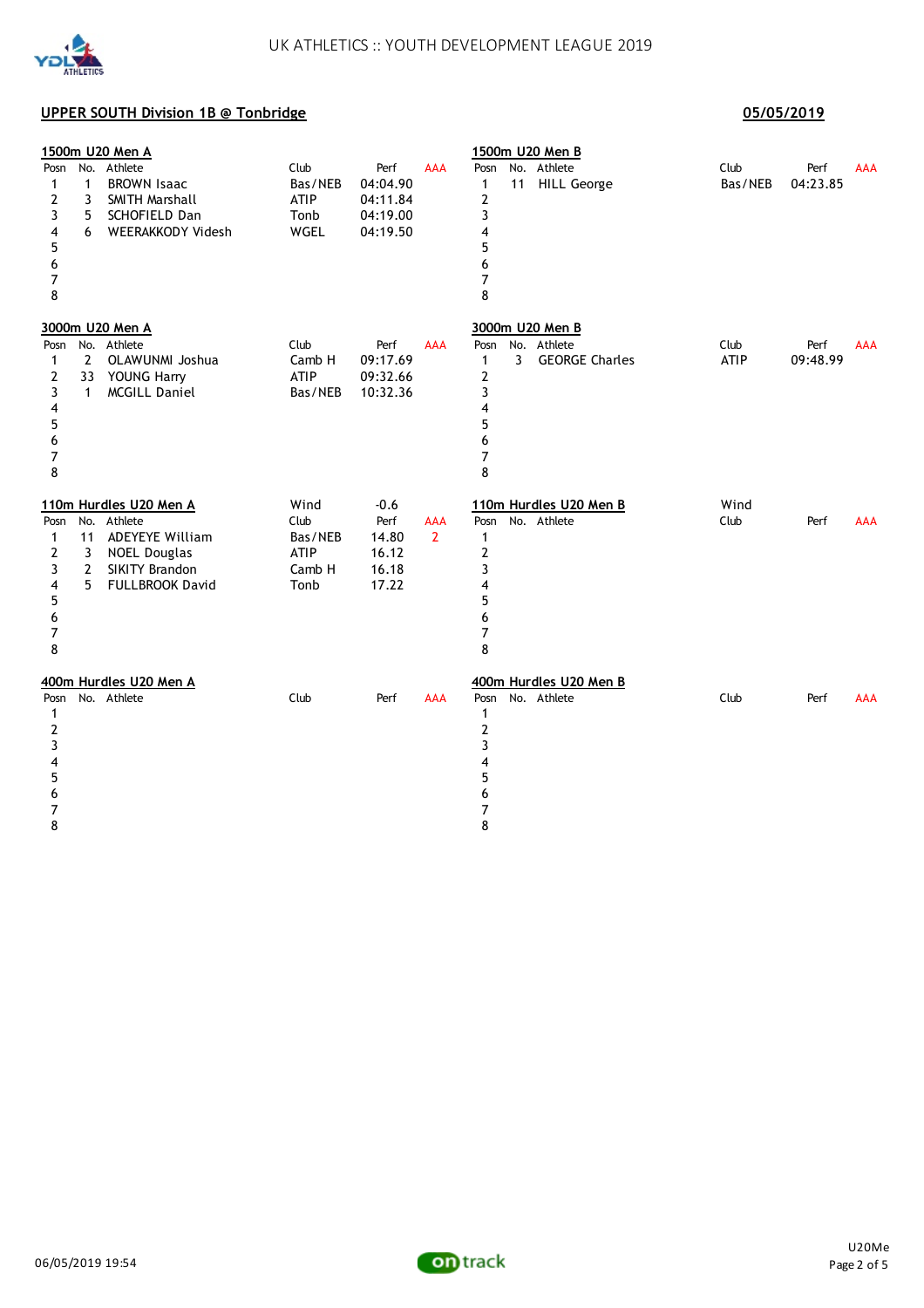

|      |     | 2000m s/c U20 Men A      |             |          |            | 2000m s/c U20 Men B            |             |      |            |
|------|-----|--------------------------|-------------|----------|------------|--------------------------------|-------------|------|------------|
| Posn | No. | Athlete                  | Club        | Perf     | <b>AAA</b> | No. Athlete<br>Posn            | Club        | Perf | <b>AAA</b> |
|      | 6   | FINCH Thomas             | <b>WGEL</b> | 09:53.39 |            |                                |             |      |            |
| 2    |     |                          |             |          |            |                                |             |      |            |
| 3    |     |                          |             |          |            |                                |             |      |            |
| 4    |     |                          |             |          |            |                                |             |      |            |
| 5    |     |                          |             |          |            |                                |             |      |            |
| 6    |     |                          |             |          |            |                                |             |      |            |
|      |     |                          |             |          |            |                                |             |      |            |
| 8    |     |                          |             |          |            | 8                              |             |      |            |
|      |     | Long Jump U20 Men A      |             |          |            | Long Jump U20 Men B            |             |      |            |
| Posn | Bib | Athlete                  | Club        | Perf     | <b>AAA</b> | Bib<br>Athlete<br>Posn         | Club        | Perf | <b>AAA</b> |
|      | 6   | <b>AKINPELU Daniel</b>   | WGEL        | 6.28     |            | 22<br><b>BURCH James</b>       | Camb H      | 5.66 |            |
| 2    | 2   | <b>SIKITY Brandon</b>    | Camb H      | 6.16     |            | <b>JAMES Daniel</b><br>33<br>2 | <b>ATIP</b> | X    |            |
| 3    | 5   | <b>FULLBROOK David</b>   | Tonb        | 6.03     |            |                                |             |      |            |
| 4    | 3   | <b>NOEL Douglas</b>      | ATIP        | 5.83     |            |                                |             |      |            |
| 5    | 1   | <b>COWLEY Alistair X</b> | Bas/NEB     | 5.39     |            |                                |             |      |            |
| 6    |     |                          |             |          |            |                                |             |      |            |
|      |     |                          |             |          |            |                                |             |      |            |
| 8    |     |                          |             |          |            | 8                              |             |      |            |
|      |     | High Jump U20 Men A      |             |          |            | High Jump U20 Men B            |             |      |            |
| Posn |     | Bib Athlete              | Club        | Perf     | <b>AAA</b> | Bib Athlete<br>Posn            | Club        | Perf | <b>AAA</b> |
|      |     | HENRY JEROME X           | Bas/NEB     | 1.80     |            |                                |             |      |            |
| 2    | 2   | SIKITY Brandon           | Camb H      | 1.80     |            |                                |             |      |            |
| 3    | 5   | O'BRIEN Joshua X         | Tonb        | 1.75     |            |                                |             |      |            |
| 4    | 6   | <b>AKINPELU Daniel</b>   | WGEL        | 1.50     |            |                                |             |      |            |

|      | Triple Jump U20 Men A |                        |         |       |     |      |    | Triple Jump U20 Men B  |         |       |            |  |  |
|------|-----------------------|------------------------|---------|-------|-----|------|----|------------------------|---------|-------|------------|--|--|
| Posn |                       | Bib Athlete            | Club    | Perf  | AAA | Posn |    | Bib Athlete            | Club    | Perf  | <b>AAA</b> |  |  |
|      |                       | FADAYIRO Theo          | Bas/NEB | 13.63 |     |      | 11 | <b>ADEGBITE Andrew</b> | Bas/NEB | 13.16 | 3          |  |  |
|      | 6                     | <b>AKINPELU Daniel</b> | WGEL    | 11.36 |     |      |    |                        |         |       |            |  |  |
|      |                       |                        |         |       |     |      |    |                        |         |       |            |  |  |
|      |                       |                        |         |       |     | 4    |    |                        |         |       |            |  |  |
|      |                       |                        |         |       |     |      |    |                        |         |       |            |  |  |
| 6    |                       |                        |         |       |     | b    |    |                        |         |       |            |  |  |
|      |                       |                        |         |       |     |      |    |                        |         |       |            |  |  |
|      |                       |                        |         |       |     |      |    |                        |         |       |            |  |  |

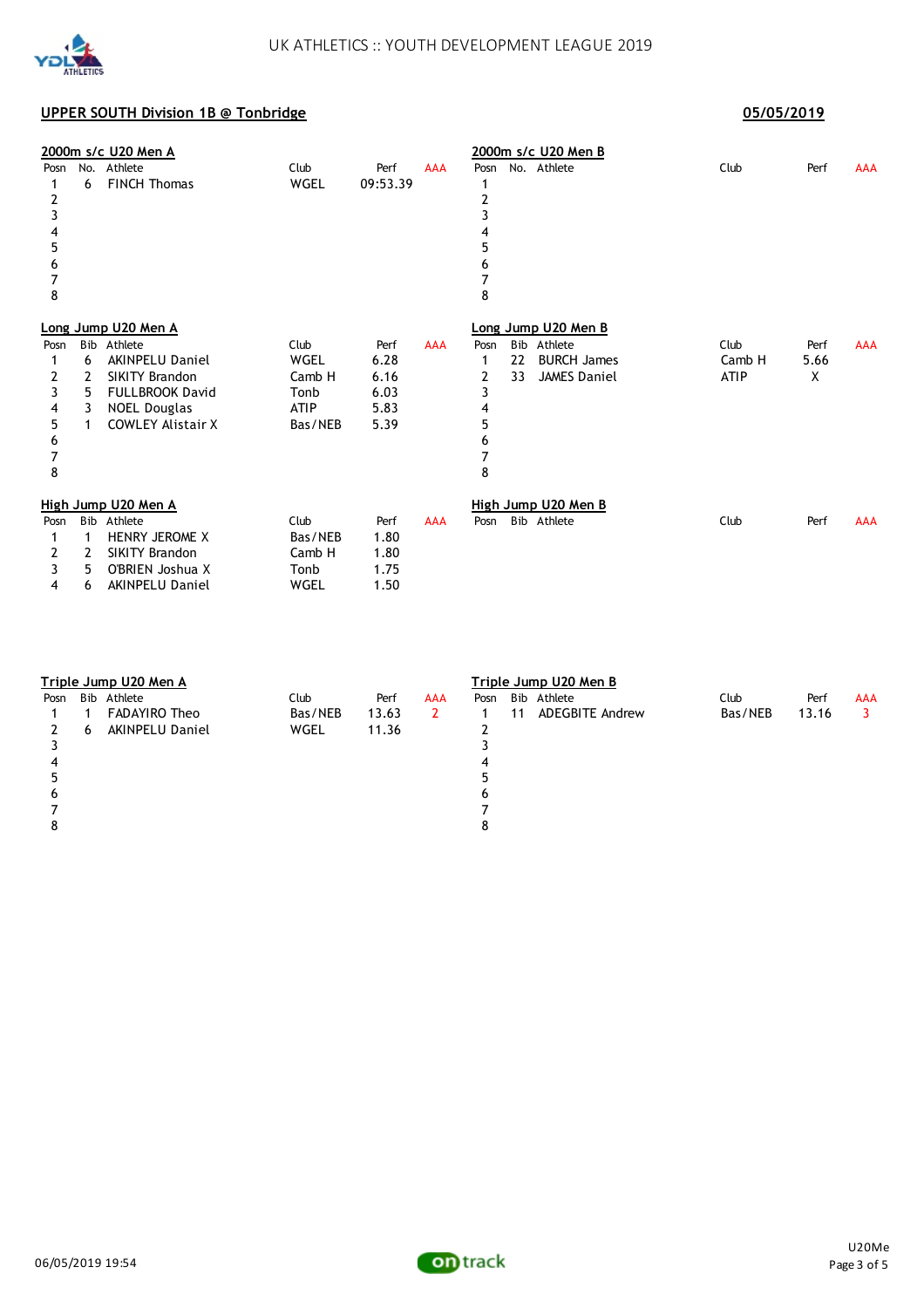



|                                                           |                   | Pole Vault U20 Men A                                                                                                            |                                                |                                          |                 | Pole Vault U20 Men B                                                                                                                                                                                                    |                                      |
|-----------------------------------------------------------|-------------------|---------------------------------------------------------------------------------------------------------------------------------|------------------------------------------------|------------------------------------------|-----------------|-------------------------------------------------------------------------------------------------------------------------------------------------------------------------------------------------------------------------|--------------------------------------|
| Posn<br>1                                                 | 3                 | Bib Athlete<br><b>NOEL Douglas</b>                                                                                              | Club<br><b>ATIP</b>                            | Perf<br>4.00                             | <b>AAA</b>      | Bib Athlete<br>Club<br>Posn                                                                                                                                                                                             | Perf<br><b>AAA</b>                   |
| Posn<br>1<br>2<br>3<br>4<br>5<br>6<br>7<br>8              | 5<br>1<br>2<br>6  | Shot U20 Men A<br>Bib Athlete<br><b>FULLBROOK David</b><br>MOHSAN Ramzan<br><b>WRATE Archie</b><br><b>WEERAKKODY Videsh</b>     | Club<br>Tonb<br>Bas/NEB<br>Camb H<br>WGEL      | Perf<br>11.64<br>11.61<br>9.64<br>6.54   | <b>AAA</b>      | Shot U20 Men B<br>Bib Athlete<br>Club<br>Posn<br>22<br>Camb H<br>8.02<br>ADESAN iyioluwa<br>1<br>2<br><b>WALKER Jess</b><br>11<br>Bas/NEB<br>3<br>4<br>5<br>6<br>$\overline{7}$<br>8                                    | Perf<br><b>AAA</b><br>X              |
| Posn<br>1<br>2<br>3<br>4<br>5<br>6<br>$\overline{7}$<br>8 | 3<br>5<br>11<br>6 | Discus U20 Men A<br>Bib Athlete<br><b>NOEL Douglas</b><br><b>FULLBROOK David</b><br><b>STUART Samuel</b><br><b>FINCH Thomas</b> | Club<br><b>ATIP</b><br>Tonb<br>Bas/NEB<br>WGEL | Perf<br>38.28<br>31.20<br>29.26<br>27.74 | <b>AAA</b><br>3 | Discus U20 Men B<br>Bib Athlete<br>Club<br>Posn<br>$\mathbf{1}$<br>$\mathbf{1}$<br><b>MOHSAN Ramzan</b><br>Bas/NEB<br>$\overline{2}$<br><b>ADOLPHUS Thomas</b><br>66<br>WGEL<br>3<br>4<br>5<br>6<br>$\overline{7}$<br>8 | Perf<br><b>AAA</b><br>26.38<br>13.58 |
| Posn<br>1<br>2<br>3<br>4                                  | 5<br>1<br>6       | Hammer U20 Men A<br>Bib Athlete<br>NICHOLSON Joseph<br><b>MOHSAN Ramzan</b><br><b>FINCH Thomas</b>                              | Club<br>Tonb<br>Bas/NEB<br>WGEL                | Perf<br>40.92<br>31.89<br>22.14          | <b>AAA</b>      | Hammer U20 Men B<br>Bib Athlete<br>Posn<br>Club<br>1<br>2<br>3<br>4                                                                                                                                                     | Perf<br><b>AAA</b>                   |

8

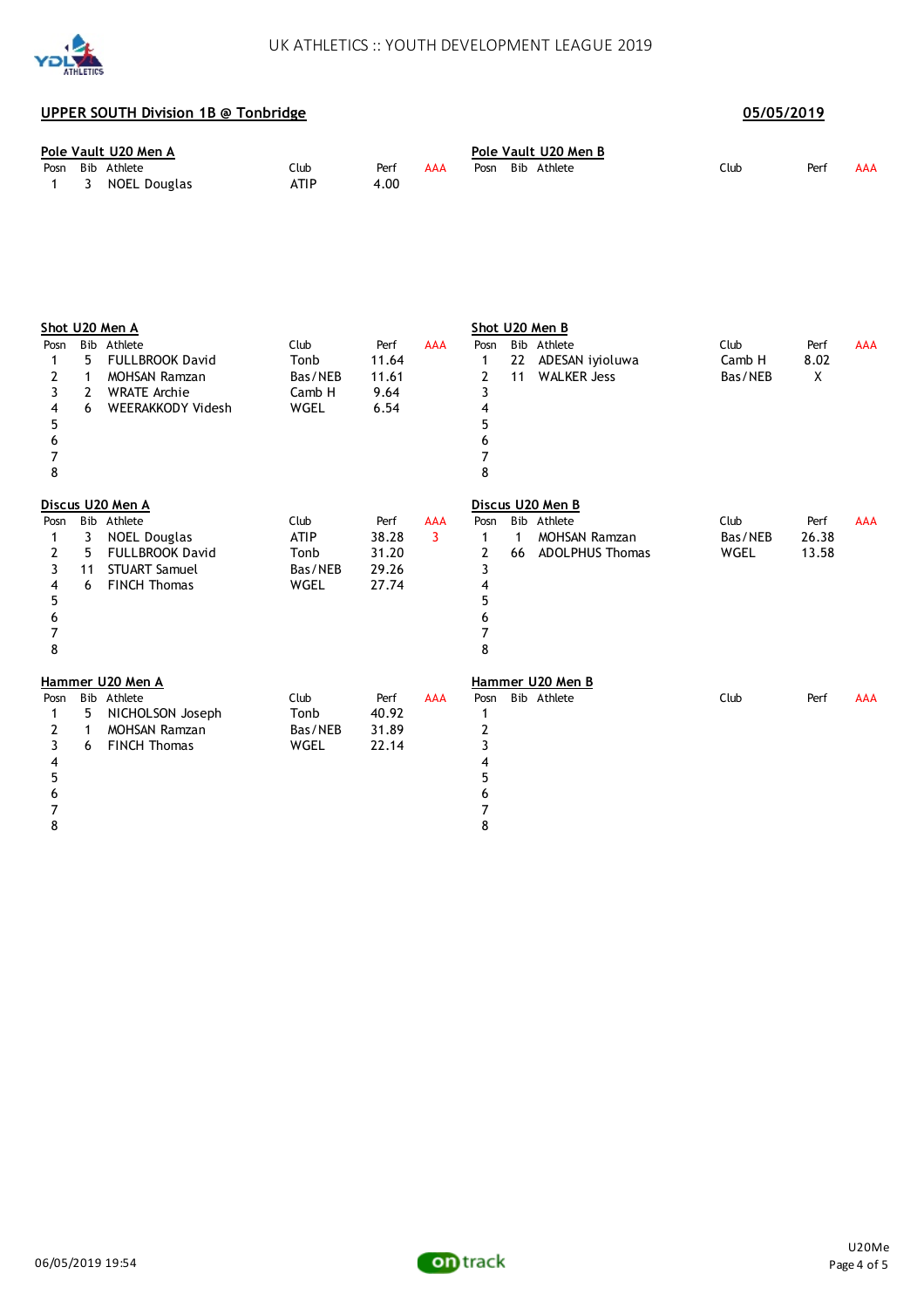|      | Javelin U20 Men A |                        |         |       |     |      | Javelin U20 Men B |                     |      |       |            |  |
|------|-------------------|------------------------|---------|-------|-----|------|-------------------|---------------------|------|-------|------------|--|
| Posn |                   | Bib Athlete            | Club    | Perf  | AAA | Posn | Bib               | Athlete             | Club | Perf  | <b>AAA</b> |  |
|      |                   | <b>WALKER Jess</b>     | Bas/NEB | 54.38 | 2   |      | 55                | <b>RIGBY Callum</b> | Tonb | 27.31 |            |  |
|      | 5.                | <b>FULLBROOK David</b> | Tonb    | 45.18 |     |      | 66                | WEERAKKODY Videsh   | WGEL | 11.77 |            |  |
|      |                   | <b>WRATE Archie</b>    | Camb H  | 27.15 |     |      |                   |                     |      |       |            |  |
| 4    | 6                 | <b>FINCH Thomas</b>    | WGEL    | 23.24 |     | 4    |                   |                     |      |       |            |  |
| 5    |                   |                        |         |       |     |      |                   |                     |      |       |            |  |
| 6    |                   |                        |         |       |     | 6    |                   |                     |      |       |            |  |
|      |                   |                        |         |       |     |      |                   |                     |      |       |            |  |
| 8    |                   |                        |         |       |     | 8    |                   |                     |      |       |            |  |
|      |                   |                        |         |       |     |      |                   |                     |      |       |            |  |

### **4 x 100m U20 Men A**

| Posn No. Club |    |             | <b>Runners</b>                                                     | Perf  |
|---------------|----|-------------|--------------------------------------------------------------------|-------|
|               | 6  | WGEL        | AKINPELU Daniel O'NEILL Joey HAKEEM Winfred ADUM-YEBOAH Matthew    | 43.38 |
| 2             |    | Camb H      | ADESAN iyioluwa MULAMBA Prince X CHIKE-MICHAEL Judah X AKOR Peter  | 44.90 |
|               |    | Bas/NEB     | OYINBO-COKER Emmanuel JEFIA Dennis ADEGBITE Andrew ADEYEYE William | 45.31 |
| 4             |    | <b>ATIP</b> | SAMWELL-NASH Kristian X JAMES Daniel DOUGAL Barnaby SEERY George X | 46.00 |
| 5.            | 5. | Tonb        | RIGBY Callum SMITH George EMM Toby CRICK Charles                   | 46.44 |
|               |    |             |                                                                    |       |
|               |    |             |                                                                    |       |
| 8             |    |             |                                                                    |       |

### **4 x 400m U20 Men A**

| Posn No. Club |     |         | <b>Runners</b>                                                 | Perf     |
|---------------|-----|---------|----------------------------------------------------------------|----------|
|               |     | Bas/NEB | OSUNSAMI Rotimi BROWN Isaac LILL Oliver ADENIRAN Timi          | 03:33.44 |
| $2 \quad 5$   |     | Tonb    | EMM Toby WHITE Guy X CRICK Charles SMITH George                | 03:38.35 |
|               | - 6 | WGEL    | OSHODI Samuel X WEERAKKODY Videsh ADOLPHUS Thomas O'NEILL Joey | 03:42.69 |
|               |     |         |                                                                |          |
|               |     |         |                                                                |          |

 $\epsilon$ 

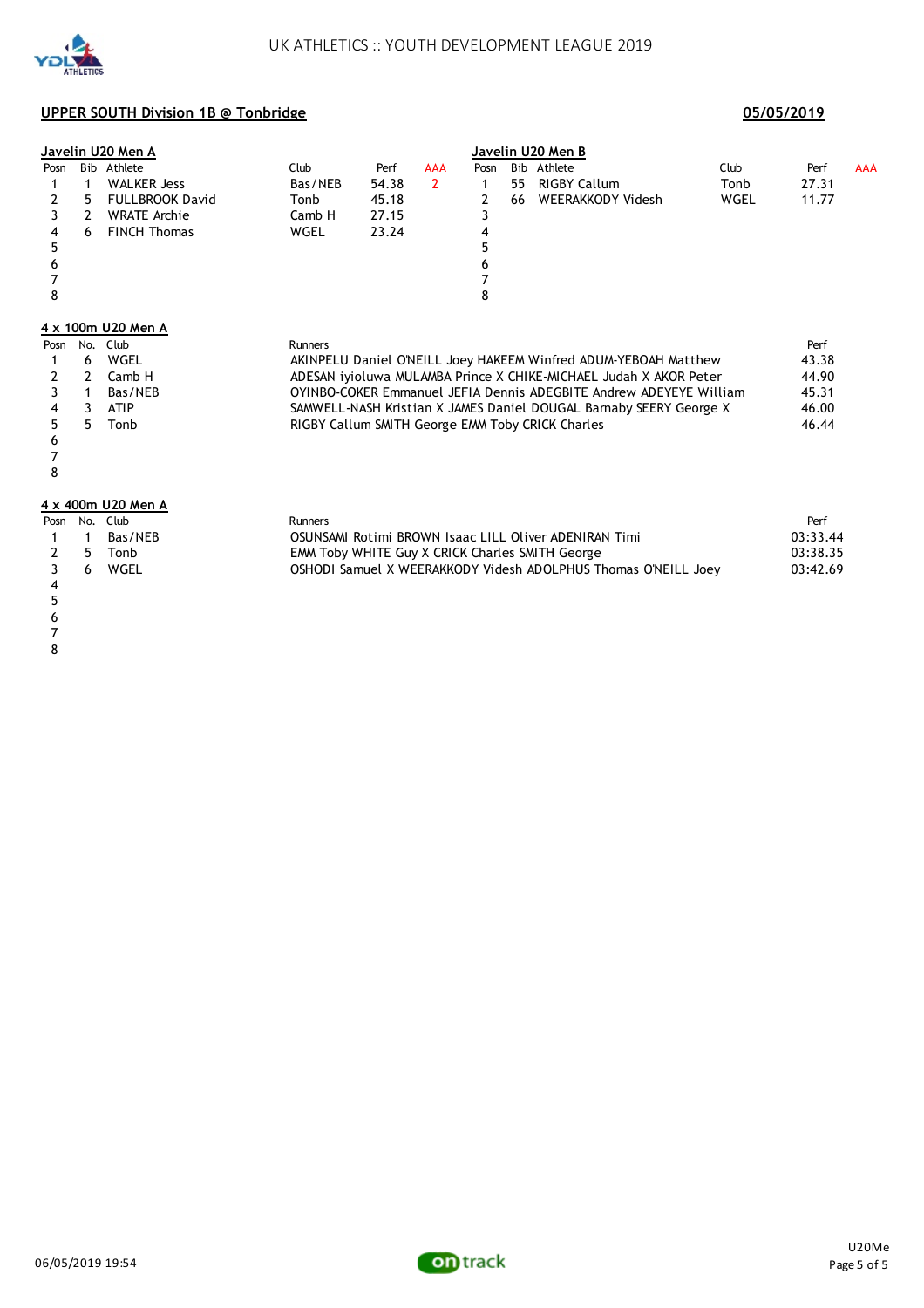

LETICS

|                                              |                                           | 100m U20 Women A                                                                                                                  | Wind                                                             | $+0.0$                                                      |                              |                                                                                              | 100m U20 Women B                                                                                                        | Wind                                            | $-0.2$                                             |                 |
|----------------------------------------------|-------------------------------------------|-----------------------------------------------------------------------------------------------------------------------------------|------------------------------------------------------------------|-------------------------------------------------------------|------------------------------|----------------------------------------------------------------------------------------------|-------------------------------------------------------------------------------------------------------------------------|-------------------------------------------------|----------------------------------------------------|-----------------|
| Posn<br>1<br>2<br>3<br>4<br>5<br>6<br>7<br>8 | No.<br>1<br>5<br>6<br>3                   | Athlete<br>AWALA SHAW Dolita<br>ROOT Asha<br>ROCASTLE Denesha<br><b>SCRIVENS Hannah</b>                                           | Club<br>Bas/NEB<br>Tonb<br>WGEL<br><b>ATIP</b>                   | Perf<br>12.68<br>13.16<br>13.20<br>13.88                    | <b>AAA</b>                   | Posn<br>33<br>-1<br>$\overline{2}$<br>11<br>3<br>66<br>4<br>5<br>6<br>$\overline{7}$<br>8    | No. Athlete<br><b>MONGO Yetunde</b><br>WHITEHEAD-SHAKES Jazmin<br>FAFOWORA Rebecca<br>55 FASSNIDGE Isabella X           | Club<br><b>ATIP</b><br>Bas/NEB<br>WGEL<br>Tonb  | Perf<br>12.99<br>13.19<br>13.37<br>13.59           | <b>AAA</b>      |
| Posn<br>1<br>2<br>3<br>4<br>5<br>6<br>7<br>8 | No.<br>1<br>5<br>6<br>$\overline{2}$<br>3 | 200m U20 Women A<br>Athlete<br>AWALA SHAW Dolita<br>ROOT Asha<br>ROCASTLE Denesha<br>ELLIOTT Sapphire-chyna<br>NKEREUWEN Djamilla | Wind<br>Club<br>Bas/NEB<br>Tonb<br>WGEL<br>Camb H<br><b>ATIP</b> | $-1.7$<br>Perf<br>25.87<br>26.77<br>27.96<br>29.25<br>29.67 | <b>AAA</b><br>3              | Posn<br>11<br>$\mathbf{1}$<br>2<br>55<br>3<br>33<br>4<br>66<br>5<br>6<br>$\overline{7}$<br>8 | 200m U20 Women B<br>No. Athlete<br><b>THOMPSON Zoe</b><br>O'HARA Jessica<br><b>SCRIVENS Hannah</b><br>OLUSESAN Temitope | Wind<br>Club<br>Bas/NEB<br>Tonb<br>ATIP<br>WGEL | $-1.4$<br>Perf<br>25.94<br>27.80<br>28.55<br>28.85 | <b>AAA</b><br>3 |
| Posn<br>1<br>2<br>3<br>4<br>5<br>6<br>7<br>8 | 5<br>6<br>1<br>3                          | 400m U20 Women A<br>No. Athlete<br>ROOT Asha<br>BENDARAVICIUTE Samanta<br>DANIEL Ameila<br>LEE Freya                              | Club<br>Tonb<br>WGEL<br>Bas/NEB<br><b>ATIP</b>                   | Manual<br>Perf<br>58.60<br>63.50<br>65.40<br>66.30          | <b>AAA</b><br>$\overline{2}$ | Posn<br>55<br>$\mathbf{1}$<br>2<br>33<br>3<br>11<br>4<br>5<br>6<br>$\overline{7}$<br>8       | 400m U20 Women B<br>No. Athlete<br>O'HARA Jessica<br>COX Faith<br><b>BURRELL Grace</b>                                  | Club<br>Tonb<br>ATIP<br>Bas/NEB                 | Perf<br>62.70<br>68.70<br>74.00                    | AAA             |
| Posn<br>1<br>2<br>3<br>4<br>5<br>6<br>7<br>8 | No.<br>$\overline{2}$<br>6<br>11<br>3     | 800m U20 Women A<br>Athlete<br><b>ATKINSON Lara</b><br><b>GILBERT Louise</b><br><b>ASHLEY Beth</b><br><b>COX Faith</b>            | Club<br>Camb H<br>WGEL<br>Bas/NEB<br><b>ATIP</b>                 | Perf<br>02:23.39<br>02:25.49<br>02:27.96<br>03:03.11        | <b>AAA</b>                   | Posn<br>1<br>$\mathbf{1}$<br>2<br>3<br>4<br>5<br>6<br>7<br>8                                 | 800m U20 Women B<br>No. Athlete<br>DANIEL Ameila                                                                        | Club<br>Bas/NEB                                 | Perf<br>02:36.96                                   | AAA             |

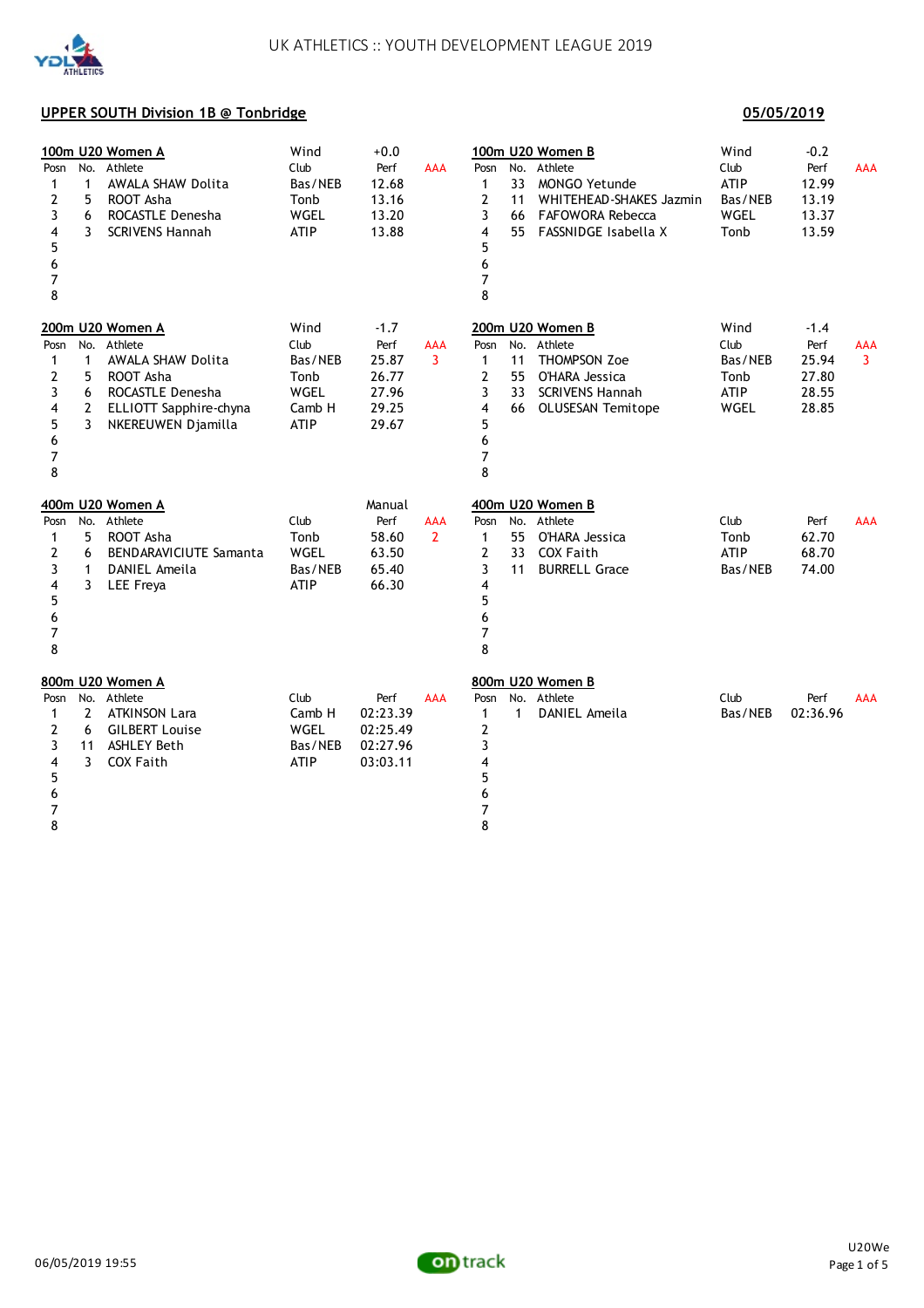

|                                                           |                                 | 1500m U20 Women A                                                                                      |                                                |                                                      |            | 1500m U20 Women B                                                                                                                                                                                                                   |            |
|-----------------------------------------------------------|---------------------------------|--------------------------------------------------------------------------------------------------------|------------------------------------------------|------------------------------------------------------|------------|-------------------------------------------------------------------------------------------------------------------------------------------------------------------------------------------------------------------------------------|------------|
| Posn<br>1<br>2<br>3<br>4<br>5<br>6<br>$\overline{7}$<br>8 | 1<br>6<br>55<br>3               | No. Athlete<br><b>BURRELL Grace</b><br><b>GILBERT Louise</b><br>NICHOLSON India<br><b>MACKEY Ciara</b> | Club<br>Bas/NEB<br>WGEL<br>Tonb<br><b>ATIP</b> | Perf<br>04:57.68<br>05:09.12<br>05:16.17<br>06:24.16 | <b>AAA</b> | No. Athlete<br>Club<br>Perf<br>Posn<br>11<br>05:05.88<br><b>ASHLEY Beth</b><br>Bas/NEB<br>1<br>2<br>5<br><b>HESLOP Elizabeth</b><br>05:31.45<br>Tonb<br>3<br><b>TAYLOR Siena</b><br>WGEL<br>66<br>05:33.16<br>4<br>5<br>6<br>7<br>8 | <b>AAA</b> |
|                                                           |                                 | 3000m U20 Women A                                                                                      |                                                |                                                      |            | 3000m U20 Women B                                                                                                                                                                                                                   |            |
| Posn<br>1<br>2<br>3<br>4<br>5<br>6<br>7<br>8              | 3<br>55                         | No. Athlete<br>AMOS Imogen<br><b>COATES Abianne</b>                                                    | Club<br><b>ATIP</b><br>Tonb                    | Perf<br>10:36.83<br>11:15.61                         | <b>AAA</b> | No. Athlete<br>Club<br>Posn<br>Perf<br>5<br>Tonb<br><b>PUXTY Stephanie</b><br>12:01.16<br>1<br>$\mathbf{2}$<br>3<br>4<br>5<br>6<br>7<br>8                                                                                           | AAA        |
|                                                           |                                 | 100m Hurdles U20 Women A                                                                               | Wind                                           | $-0.9$                                               |            | Wind<br>100m Hurdles U20 Women B                                                                                                                                                                                                    |            |
| Posn<br>1<br>2<br>3<br>4<br>5<br>6<br>7<br>8              | 6<br>3<br>$\overline{2}$<br>5   | No. Athlete<br>MACDONALD Amelia<br>MACEY Lauren<br>FITT Jade<br>ALI Sohaila X                          | Club<br>WGEL<br>ATIP<br>Camb H<br>Tonb         | Perf<br>16.64<br>17.44<br>19.50<br>20.55             | <b>AAA</b> | No. Athlete<br>Club<br>Posn<br>Perf<br>1<br>$\overline{2}$<br>3<br>4<br>5<br>6<br>$\overline{7}$<br>8                                                                                                                               | <b>AAA</b> |
|                                                           |                                 | 400m Hurdles U20 Women A                                                                               |                                                |                                                      |            | 400m Hurdles U20 Women B                                                                                                                                                                                                            |            |
| Posn<br>1<br>2<br>3<br>4<br>5<br>6<br>7<br>8              | No.<br>$\overline{2}$<br>3<br>5 | Athlete<br>FITT Jade<br><b>MACEY Lauren</b><br>ALI Sohaila X                                           | Club<br>Camb H<br><b>ATIP</b><br>Tonb          | Perf<br>69.95<br>70.79<br>75.99                      | <b>AAA</b> | No. Athlete<br>Club<br>Posn<br>Perf<br>33<br><b>MACKEY Ciara</b><br><b>ATIP</b><br>82.42<br>1<br>2<br>3<br>4<br>5<br>6<br>7<br>8                                                                                                    | <b>AAA</b> |

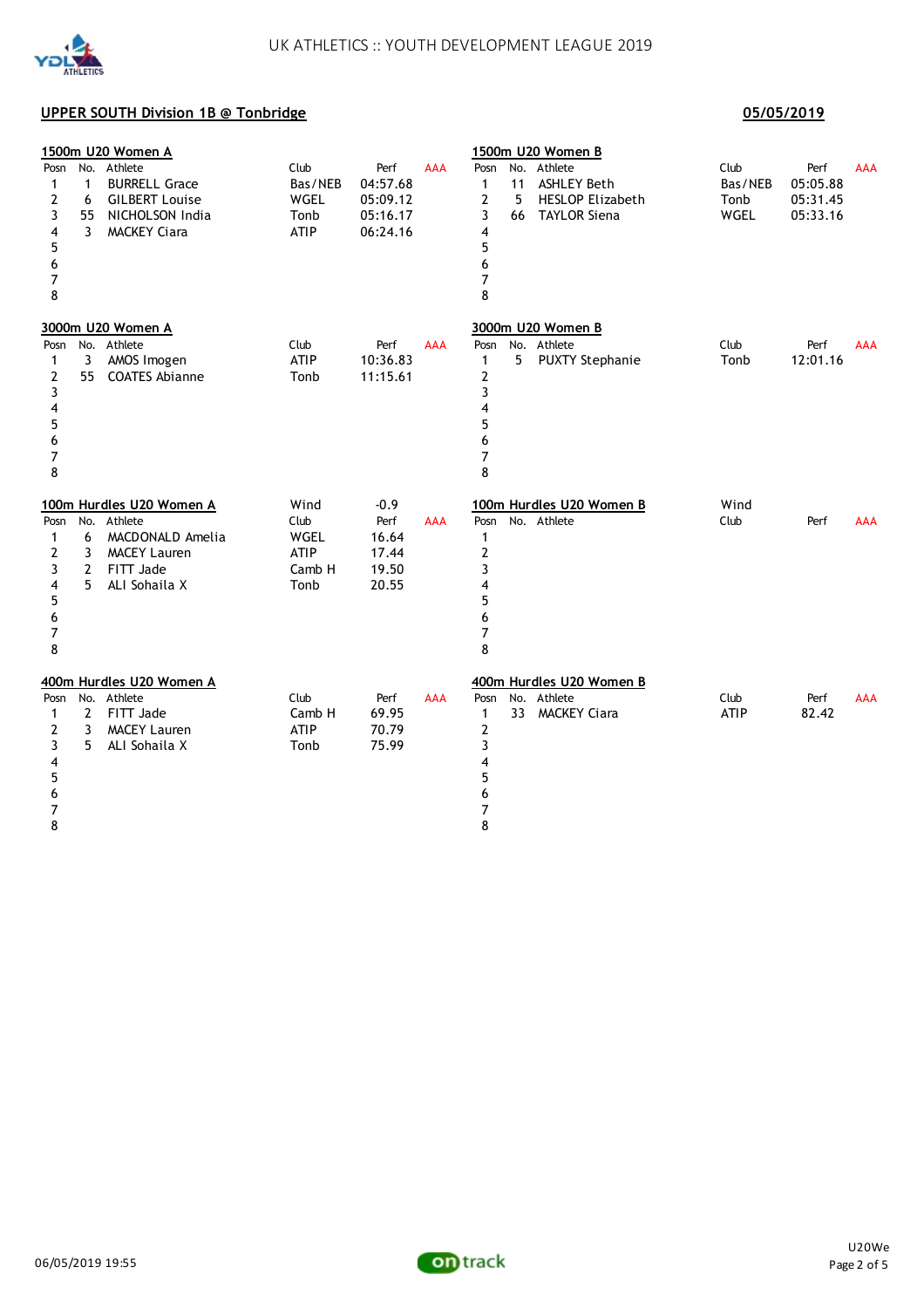

|       |     | 1500m s/c U20 Women A   |             |          |                |      |     | TD10 1500m s/c U20 Women B |             |          |            |
|-------|-----|-------------------------|-------------|----------|----------------|------|-----|----------------------------|-------------|----------|------------|
| Posn  | No. | Athlete                 | Club        | Perf     | <b>AAA</b>     | Posn | No. | Athlete                    | Club        | Perf     | <b>AAA</b> |
| 1     | 5   | <b>HESLOP Elizabeth</b> | Tonb        | 05:58.20 |                |      | 33  | <b>BENSON</b> Jacqueline   | <b>ATIP</b> | 06:57.30 |            |
| 2     | 3   | <b>MACKEY Ciara</b>     | <b>ATIP</b> | 06:51.18 |                | 2    |     |                            |             |          |            |
| 3     |     |                         |             |          |                | 3    |     |                            |             |          |            |
|       |     |                         |             |          |                |      |     |                            |             |          |            |
| 5     |     |                         |             |          |                | 5    |     |                            |             |          |            |
| 6     |     |                         |             |          |                | 6    |     |                            |             |          |            |
|       |     |                         |             |          |                |      |     |                            |             |          |            |
| 8     |     |                         |             |          |                | 8    |     |                            |             |          |            |
|       |     | Long Jump U20 Women A   |             |          |                |      |     | Long Jump U20 Women B      |             |          |            |
| Posn  |     | Bib Athlete             | Club        | Perf     | <b>AAA</b>     | Posn |     | Bib Athlete                | Club        | Perf     | <b>AAA</b> |
|       | 6   | MACDONALD Amelia        | <b>WGEL</b> | 5.53     | $\overline{2}$ |      | 66  | ROCASTLE Denesha           | WGEL        | 4.81     |            |
| 2     | 2   | <b>HENRY Ayanna</b>     | Camb H      | 5.26     | 3              | 2    |     |                            |             |          |            |
| 3     | 3   | SAXBY Ella X            | <b>ATIP</b> | 4.33     |                |      |     |                            |             |          |            |
| 4     | 1   | <b>ANDREW Anita</b>     | Bas/NEB     | 4.17     |                |      |     |                            |             |          |            |
| 5     |     |                         |             |          |                |      |     |                            |             |          |            |
| 6     |     |                         |             |          |                |      |     |                            |             |          |            |
|       |     |                         |             |          |                |      |     |                            |             |          |            |
| 8     |     |                         |             |          |                | 8    |     |                            |             |          |            |
|       |     | High Jump U20 Women A   |             |          |                |      |     | High Jump U20 Women B      |             |          |            |
| Posn  |     | Bib Athlete             | Club        | Perf     | <b>AAA</b>     | Posn |     | Bib Athlete                | Club        | Perf     | <b>AAA</b> |
| 1     | 5   | O'BRIEN Rebekah X       | Tonb        | 1.55     |                |      | 66  | <b>FAFOWORA Rebecca</b>    | WGEL        | 1.35     |            |
| $2 =$ | 6   | MACDONALD Amelia        | WGEL        | 1.55     |                |      |     |                            |             |          |            |
| $2 =$ | 2   | <b>HENRY Ayanna</b>     | Camb H      | 1.55     |                |      |     |                            |             |          |            |
| 4     | 1   | <b>TONGE Myomi</b>      | Bas/NEB     | 1.40     |                |      |     |                            |             |          |            |

|      | Triple Jump U20 Women A |                  |         |       |     |      | Triple Jump U20 Women B |                        |        |       |     |  |  |  |
|------|-------------------------|------------------|---------|-------|-----|------|-------------------------|------------------------|--------|-------|-----|--|--|--|
| Posn | Bib                     | Athlete          | Club    | Perf  | AAA | Posn |                         | Bib Athlete            | Club   | Perf  | AAA |  |  |  |
|      |                         | ROCASTLE Denesha | WGEL    | 10.88 |     |      | 66.                     | FAFOWORA Rebecca       | WGEL   | 10.03 |     |  |  |  |
|      | 22                      | HENRY Ayanna     | Camb H  | 10.09 |     |      |                         | ELLIOTT Sapphire-chyna | Camb H | 8.07  |     |  |  |  |
|      |                         | ANDREW Anita     | Bas/NEB | x     |     |      |                         |                        |        |       |     |  |  |  |
| 4    |                         |                  |         |       |     |      |                         |                        |        |       |     |  |  |  |
|      |                         |                  |         |       |     | 5    |                         |                        |        |       |     |  |  |  |
| 6    |                         |                  |         |       |     | 6    |                         |                        |        |       |     |  |  |  |
|      |                         |                  |         |       |     |      |                         |                        |        |       |     |  |  |  |
| 8    |                         |                  |         |       |     | 8    |                         |                        |        |       |     |  |  |  |

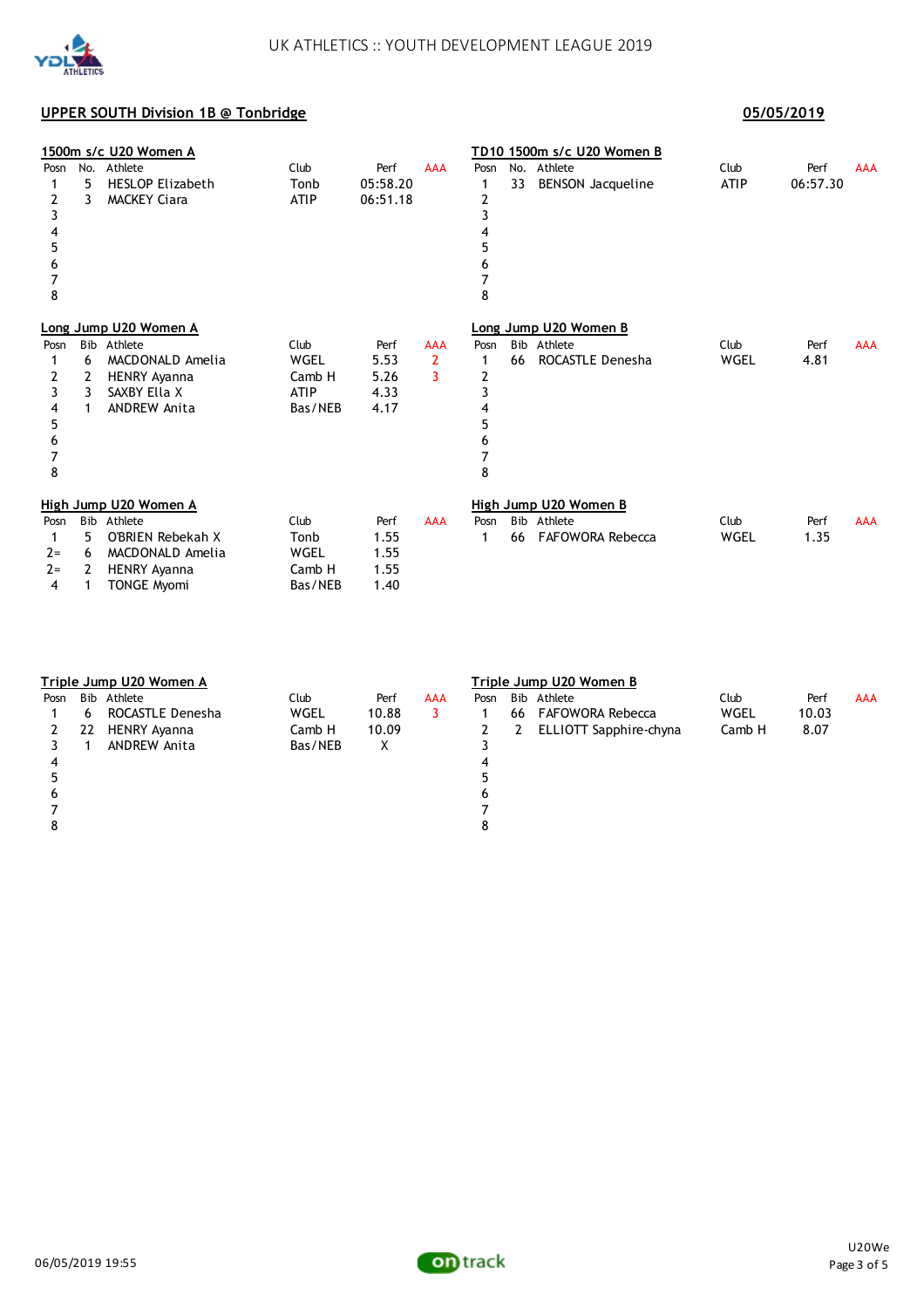

| Pole Vault U20 Women A |  |         |      |      |     | Pole Vault U20 Women B |  |                  |      |      |     |
|------------------------|--|---------|------|------|-----|------------------------|--|------------------|------|------|-----|
| Posn Bib               |  | Athlete | Club | Perf | AAA |                        |  | Posn Bib Athlete | Club | Perf | AAA |

|                                         |                                | Shot U20 Women A                                                                                                            |                                                |                                          |                                   |                                              |               | Shot U20 Women B                                                                 |                                     |                                 |            |
|-----------------------------------------|--------------------------------|-----------------------------------------------------------------------------------------------------------------------------|------------------------------------------------|------------------------------------------|-----------------------------------|----------------------------------------------|---------------|----------------------------------------------------------------------------------|-------------------------------------|---------------------------------|------------|
| Posn<br>2<br>3<br>4<br>5<br>6<br>8      | 5<br>6<br>1<br>3               | Bib Athlete<br><b>EBBAGE Kirsty Ann</b><br><b>MORTON-KEMSLEY Talia</b><br><b>MATTHEWS Devon</b><br><b>BENSON Jacqueline</b> | Club<br>Tonb<br>WGEL<br>Bas/NEB<br><b>ATIP</b> | Perf<br>10.52<br>10.23<br>7.33<br>6.35   | <b>AAA</b><br>$\overline{2}$<br>3 | Posn<br>1<br>2<br>3<br>4<br>5<br>6<br>7<br>8 | 55<br>33      | Bib Athlete<br><b>VINE</b> Isabelle                                              | Club<br>Tonb<br><b>ATIP</b>         | Perf<br>6.59<br>X               | <b>AAA</b> |
|                                         |                                | Discus U20 Women A                                                                                                          |                                                |                                          |                                   |                                              |               | Discus U20 Women B                                                               |                                     |                                 |            |
| Posn<br>2<br>3<br>4<br>5<br>6<br>8      | 5<br>6<br>33<br>$\overline{2}$ | Bib Athlete<br><b>EBBAGE Kirsty Ann</b><br><b>HAMILTON Precious</b><br>WARD Ashley<br>FITT Jade                             | Club<br>Tonb<br>WGEL<br><b>ATIP</b><br>Camb H  | Perf<br>35.16<br>31.71<br>19.41<br>14.10 | <b>AAA</b><br>3                   | Posn<br>1<br>2<br>3<br>4<br>5<br>8           | 66<br>55<br>3 | Bib Athlete<br>ALLEN Abigail<br><b>VINE Isabelle</b><br><b>BENSON</b> Jacqueline | Club<br>WGEL<br>Tonb<br><b>ATIP</b> | Perf<br>25.81<br>20.98<br>14.31 | <b>AAA</b> |
|                                         |                                | Hammer U20 Women A                                                                                                          |                                                |                                          |                                   |                                              |               | Hammer U20 Women B                                                               |                                     |                                 |            |
| Posn<br>2<br>3<br>4<br>5<br>6<br>7<br>8 | 6<br>5<br>3<br>1               | Bib Athlete<br><b>GOLBAN Andreea</b><br><b>EBBAGE Kirsty Ann</b><br><b>BENSON Jacqueline</b><br><b>MATTHEWS Devon</b>       | Club<br>WGEL<br>Tonb<br><b>ATIP</b><br>Bas/NEB | Perf<br>40.97<br>37.69<br>24.46<br>20.78 | <b>AAA</b>                        | Posn<br>1<br>2<br>3<br>4<br>5<br>8           | 66<br>55      | Bib Athlete<br><b>ALLEN Abigail</b><br><b>VINE</b> Isabelle                      | Club<br>WGEL<br>Tonb                | Perf<br>30.11<br>21.58          | <b>AAA</b> |

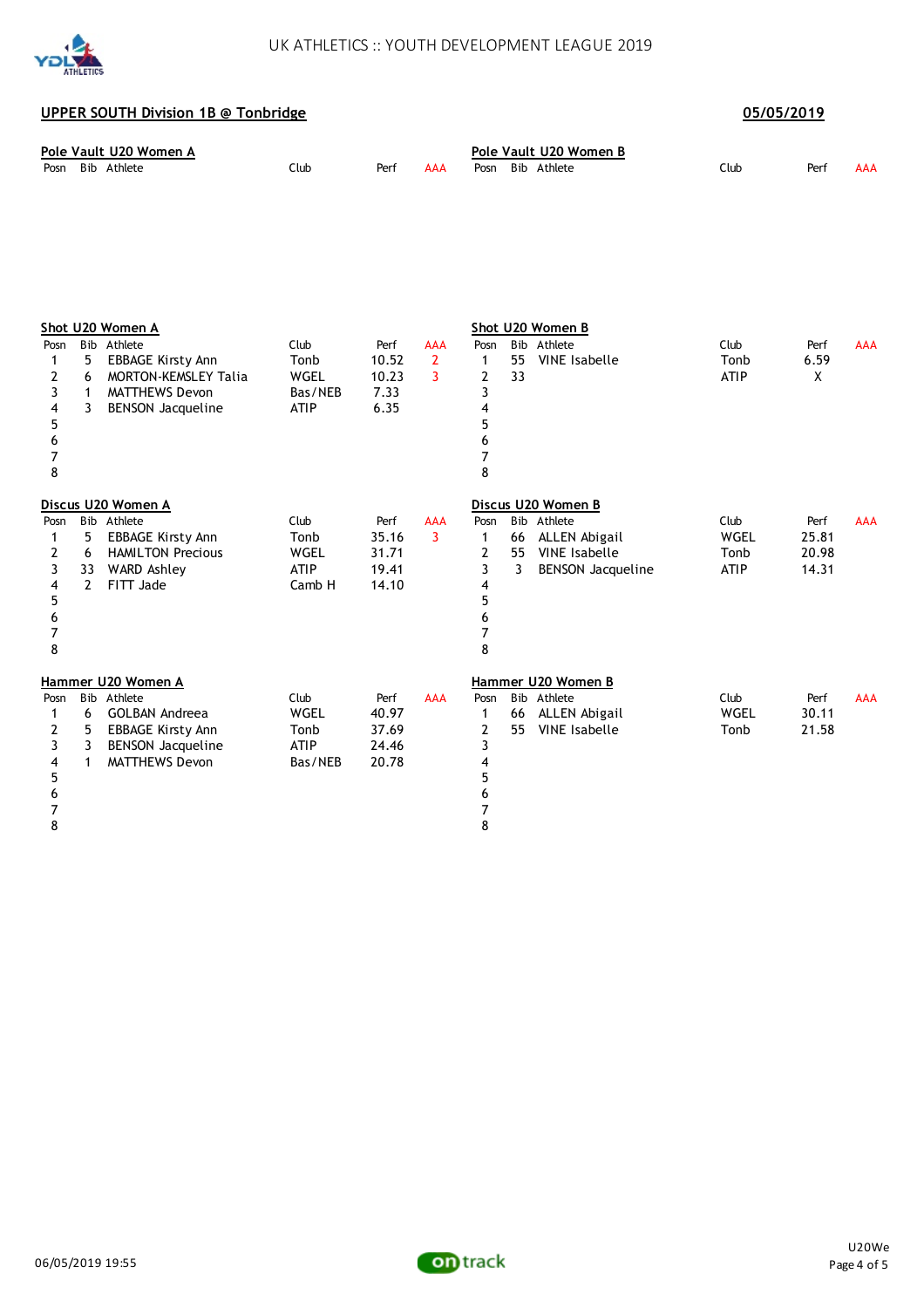

|      | Javelin U20 Women A |                             |         |       |     |      | Javelin U20 Women B |                          |             |       |            |  |  |
|------|---------------------|-----------------------------|---------|-------|-----|------|---------------------|--------------------------|-------------|-------|------------|--|--|
| Posn |                     | Bib Athlete                 | Club    | Perf  | AAA | Posn |                     | Bib Athlete              | Club        | Perf  | <b>AAA</b> |  |  |
|      |                     | <b>MATTHEWS Devon</b>       | Bas/NEB | 30.51 |     |      | 33                  | NKEREUWEN Djamilla       | <b>ATIP</b> | 12.78 |            |  |  |
|      |                     | WARD Ashley                 | ATIP    | 28.37 |     |      |                     | FITT Jade                | Camb H      | 11.27 |            |  |  |
|      |                     | EBBAGE Kirsty Ann           | Tonb    | 27.49 |     |      | 66                  | <b>HAMILTON Precious</b> | WGEL        | X     |            |  |  |
| 4    | 6                   | <b>MORTON-KEMSLEY Talia</b> | WGEL    | 23.82 |     | 4    |                     |                          |             |       |            |  |  |
|      | 22                  | <b>ATKINSON Lara</b>        | Camb H  | 11.42 |     | 5    |                     |                          |             |       |            |  |  |
| 6    |                     |                             |         |       |     | 6    |                     |                          |             |       |            |  |  |
|      |                     |                             |         |       |     |      |                     |                          |             |       |            |  |  |
| 8    |                     |                             |         |       |     | 8    |                     |                          |             |       |            |  |  |
|      |                     |                             |         |       |     |      |                     |                          |             |       |            |  |  |

### **4 x 100m U20 Women A**

| Posn No. Club |              |         | <b>Runners</b>                                                      | Perf  |
|---------------|--------------|---------|---------------------------------------------------------------------|-------|
|               |              | Bas/NEB | THOMPSON Zoe ANDREW Anita WHITEHEAD-SHAKES Jazmin AWALA SHAW Dolita | 49.54 |
| $2^{\circ}$   | -5.          | Tonh    | ROOT Asha FASSNIDGE Isabella X O'HARA Jessica VINE Isabelle         | 51.69 |
| 3             | 6            | WGEL    | ANIPA Larrisa ROCASTLE Denesha FAFOWORA Rebecca BUAKU Rhianna       | 52.14 |
| 4             | $\mathbf{R}$ | ATIP    | HYLAND Maia X SCRIVENS Hannah GARCIA Kimberley X MONGO Yetunde      | 53.27 |
| 5             |              | Camb H  | FITT Jade ATKINSON Lara HENRY Ayanna ELLIOTT Sapphire-chyna         | 56.65 |
|               |              |         |                                                                     |       |
|               |              |         |                                                                     |       |

### **4 x 400m U20 Women A**

| Posn No. |               |         | Club. | <b>Runners</b>                                                       | Perf     |
|----------|---------------|---------|-------|----------------------------------------------------------------------|----------|
|          | 6             | WGEL    |       | BENDARAVICIUTE Samanta MACDONALD Amelia BUAKU Rhianna GILBERT Louise | 04:17.44 |
| 2 5      |               | Tonb    |       | ROOT Asha O'HARA Jessica 0 RIDGE Freya X                             | 04:17.85 |
|          | $\mathcal{R}$ | ATIP    |       | LEE Freya MACEY Lauren NKEREUWEN Djamilla COX Faith                  | 04:33.87 |
| 4 1      |               | Bas/NEB |       | WETHERIDGE Sophie X HARRIS Daizy X DANIEL Ameila BURRELL Grace       | 04:47.66 |
|          |               |         |       |                                                                      |          |

- $\epsilon$
- 
- 

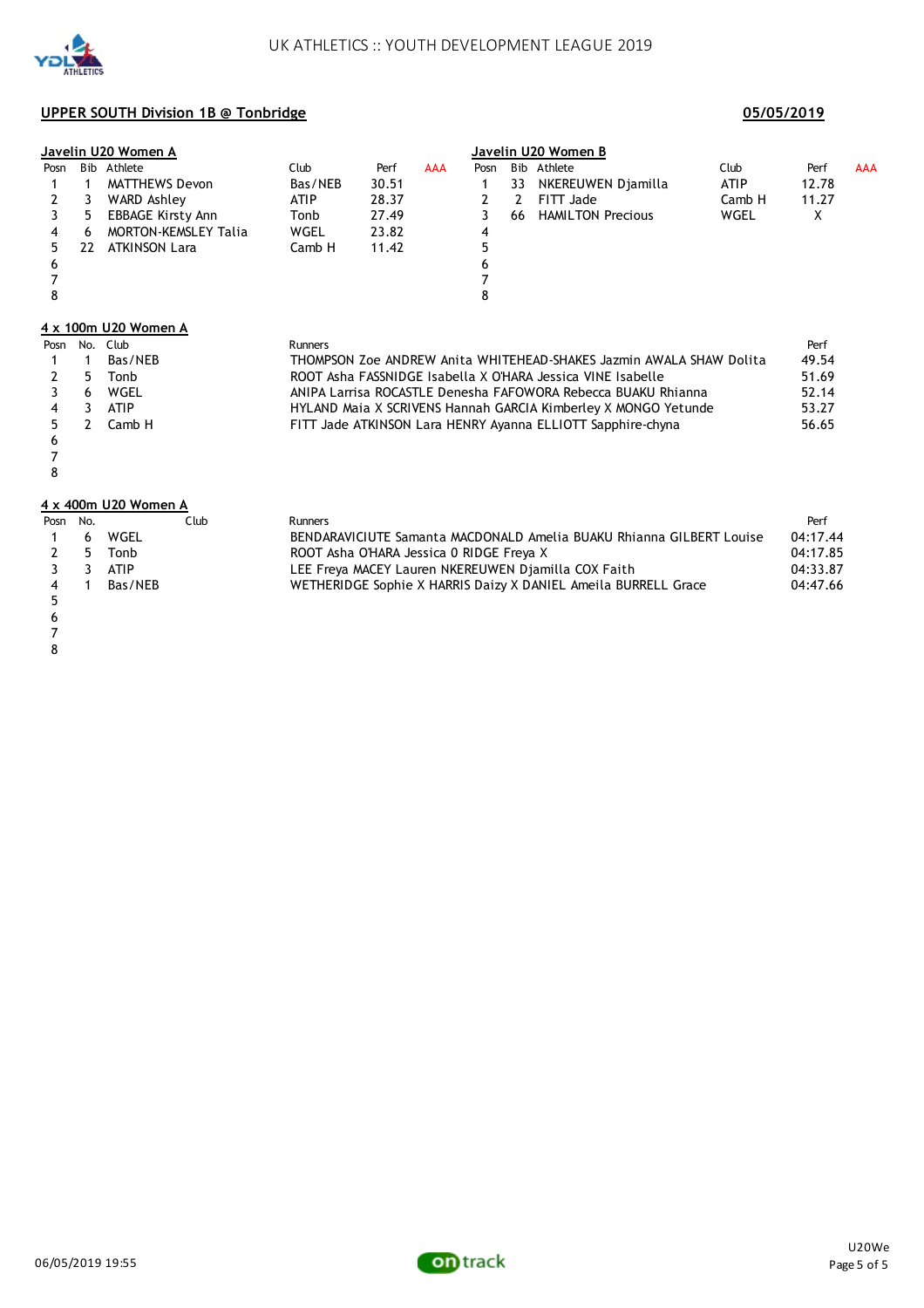

|                |              | 100m U17 Men A              | Wind        | $+0.2$   |                         |                     |     | 100m U17 Men B      | Wind        | $-0.7$   |                |
|----------------|--------------|-----------------------------|-------------|----------|-------------------------|---------------------|-----|---------------------|-------------|----------|----------------|
| Posn           | No.          | Athlete                     | Club        | Perf     | <b>AAA</b>              | Posn                |     | No. Athlete         | Club        | Perf     | AAA            |
| 1              | F            | ALABA Tolani                | WGEL        | 11.15    | 1                       | 1                   | AA  | OSHIYEMI Malik      | Bas/NEB     | 11.77    | $\overline{4}$ |
| 2              | A            | <b>ONILOGBO Michael</b>     | Bas/NEB     | 11.15    | $\mathbf{1}$            | $\overline{2}$      | EE. | MILLIGAN Alex       | Tonb        | 11.78    | $\overline{4}$ |
| 3              | C            | <b>GOODMAN Jake</b>         | <b>ATIP</b> | 11.33    | 3                       | 3                   | FF. | FERNANDO Aiden      | WGEL        | 11.80    | 4              |
| 4              | Е            | NWOGWUGWU Zachary           | Tonb        | 11.33    | 3                       | 4                   | BB  | CHIKE-MICHAEL Judah | Camb H      | 11.97    |                |
| 5              | <sub>B</sub> | <b>MULAMBA Prince</b>       | Camb H      | 11.57    | $\overline{\mathbf{4}}$ | 5                   |     | CC FOAD Tammo       | <b>ATIP</b> | 12.98    |                |
| 6              |              |                             |             |          |                         | 6                   |     |                     |             |          |                |
| 7              |              |                             |             |          |                         | 7                   |     |                     |             |          |                |
| 8              |              |                             |             |          |                         | 8                   |     |                     |             |          |                |
|                |              | 200m U17 Men A              | Wind        | $+0.4$   |                         |                     |     | 200m U17 Men B      | Wind        | $+0.3$   |                |
| Posn           |              | No. Athlete                 | Club        | Perf     | <b>AAA</b>              | Posn                |     | No. Athlete         | Club        | Perf     | AAA            |
| 1              | А            | HARDING Joseph              | Bas/NEB     | 22.03    | $\mathbf{1}$            | $\mathbf{1}$        |     | AA OSHIYEMI Malik   | Bas/NEB     | 23.24    | 3              |
| 2              | C            | <b>GOODMAN Jake</b>         | <b>ATIP</b> | 22.75    | 2                       | 2                   | EE. | MILLIGAN Alex       | Tonb        | 23.66    | 4              |
| 3              | E            | NWOGWUGWU Zachary           | Tonb        | 23.24    | 3                       | 3                   | FF  | MASSEMBO Merveilles | WGEL        | 23.93    | $\overline{4}$ |
| 4              | F            | FERNANDO Aiden              | WGEL        | 23.26    | 3                       | 4                   | BB  | CHIKE-MICHAEL Judah | Camb H      | 24.44    |                |
| 5              | B            | <b>MULAMBA Prince</b>       | Camb H      | 23.53    | 4                       | 5                   |     | CC FOAD Tammo       | <b>ATIP</b> | 26.62    |                |
| 6              |              |                             |             |          |                         | 6                   |     |                     |             |          |                |
| 7              |              |                             |             |          |                         | 7                   |     |                     |             |          |                |
| 8              |              |                             |             |          |                         | 8                   |     |                     |             |          |                |
|                |              |                             |             |          |                         |                     |     |                     |             |          |                |
|                |              | 400m U17 Men A              |             |          |                         |                     |     | 400m U17 Men B      |             |          |                |
| Posn           |              | No. Athlete                 | Club        | Perf     | <b>AAA</b>              | Posn                |     | No. Athlete         | Club        | Perf     | <b>AAA</b>     |
| 1              | C            | SAMWELL-NASH Kristian       | ATIP        | 49.86    | $\mathbf{1}$            | $\mathbf{1}$        |     | CC SEERY George     | <b>ATIP</b> | 52.28    | 3              |
| 2              | A            | RASHBROOK Jamie             | Bas/NEB     | 51.14    | 1                       | $\mathbf{2}$        |     | AA MERIDEW Luke     | Bas/NEB     | 54.66    |                |
| 3              | В            | OREGBOMWANHIA Darren        | Camb H      | 54.28    | $\overline{\mathbf{4}}$ | 3                   |     |                     |             |          |                |
| 4              | F            | YOGARAJ Thanushan           | WGEL        | 58.61    |                         | 4                   |     |                     |             |          |                |
| 5              |              |                             |             |          |                         | 5                   |     |                     |             |          |                |
| 6              |              |                             |             |          |                         | 6                   |     |                     |             |          |                |
| $\overline{7}$ |              |                             |             |          |                         | 7                   |     |                     |             |          |                |
| 8              |              |                             |             |          |                         | 8                   |     |                     |             |          |                |
|                |              | 800m U17 Men A              |             |          |                         |                     |     | 800m U17 Men B      |             |          |                |
| Posn           |              | No. Athlete                 | Club        | Perf     | AAA                     | Posn                |     | No. Athlete         | Club        | Perf     | <b>AAA</b>     |
| 1              | F            | <b>WARD Sidnie</b>          | <b>WGEL</b> | 02:03.60 | 3                       | 1                   | EE. | SINGLETERRY Adam    | Tonb        | 02:12.60 |                |
| 2              | Е            | CROLL Fin                   | Tonb        | 02:06.70 | 4                       | 2                   |     | AA HUNT Thomas      | Bas/NEB     | 02:26.50 |                |
| 3              | A            | LINSELL Toby                | Bas/NEB     | 02:07.90 |                         | 3                   |     |                     |             |          |                |
| 4              | В            | <b>OREGBOMWANHIA Darren</b> | Camb H      | 02:12.80 |                         | 4                   |     |                     |             |          |                |
| 5              |              | <b>WILLIAMS Tom</b>         | ATIP        | 02:31.80 |                         | 5                   |     |                     |             |          |                |
|                | C.           |                             |             |          |                         |                     |     |                     |             |          |                |
|                |              |                             |             |          |                         |                     |     |                     |             |          |                |
| 6<br>7         |              |                             |             |          |                         | 6<br>$\overline{7}$ |     |                     |             |          |                |

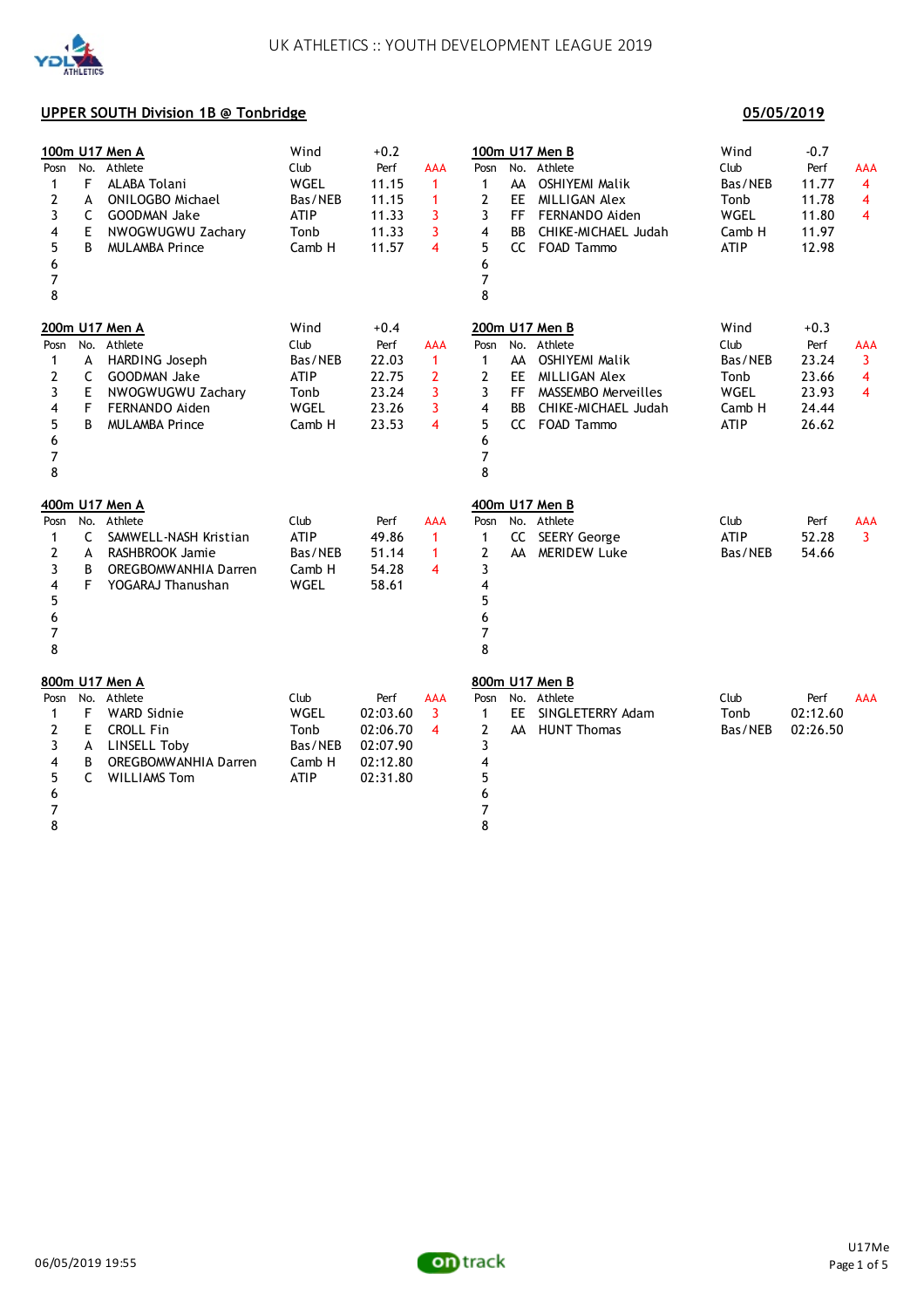

|                                              |                         | 1500m U17 Men A                                                                             |                                         |                                                      |                                 |                                                         | 1500m U17 Men B                                                    |                                        |                                          |                              |
|----------------------------------------------|-------------------------|---------------------------------------------------------------------------------------------|-----------------------------------------|------------------------------------------------------|---------------------------------|---------------------------------------------------------|--------------------------------------------------------------------|----------------------------------------|------------------------------------------|------------------------------|
| Posn<br>1<br>2<br>3<br>4<br>5<br>6<br>7<br>8 | No.<br>A<br>C<br>F<br>E | Athlete<br>RASHBROOK Jamie<br><b>BEHRENS Max</b><br>ALLGOOD Kieran<br><b>DUBERY Matthew</b> | Club<br>Bas/NEB<br>ATIP<br>WGEL<br>Tonb | Perf<br>04:14.38<br>04:28.72<br>04:32.48<br>04:34.69 | <b>AAA</b><br>3                 | Posn<br>$\mathbf{1}$<br>2<br>3<br>4<br>5<br>6<br>7<br>8 | No. Athlete<br>AA HOUCHELL Daniel<br>EE TAYLOR Henry               | Club<br>Bas/NEB<br>Tonb                | Perf<br>04:27.08<br>05:09.23             | <b>AAA</b>                   |
|                                              |                         | 3000m U17 Men A                                                                             |                                         |                                                      |                                 |                                                         | 3000m U17 Men B                                                    |                                        |                                          |                              |
| Posn<br>1<br>2<br>3<br>4<br>5<br>6<br>7<br>8 | C<br>E<br>A             | No. Athlete<br>SMALL Louis<br><b>TAYLOR Matthew</b><br><b>MORRIS Daniel</b>                 | Club<br><b>ATIP</b><br>Tonb<br>Bas/NEB  | Perf<br>09:15.37<br>09:20.24<br>09:51.28             | <b>AAA</b><br>3<br>3            | Posn<br>$\mathbf{1}$<br>2<br>3<br>4<br>5<br>6<br>7<br>8 | No. Athlete<br>CC SMALL Jack<br>AA LEE James<br>EE LOCKHART Thomas | Club<br><b>ATIP</b><br>Bas/NEB<br>Tonb | Perf<br>09:24.51<br>09:57.27<br>10:01.54 | AAA<br>$\overline{4}$        |
|                                              |                         | 100m Hurdles U17 Men A                                                                      | Wind                                    | $+0.2$                                               |                                 |                                                         | 100m Hurdles U17 Men B                                             | Wind                                   | $+0.2$                                   |                              |
| Posn<br>1<br>2<br>3<br>4<br>5<br>6<br>7<br>8 | А<br>Е                  | No. Athlete<br>HARDING Joseph<br><b>SWABY Lewis</b>                                         | Club<br>Bas/NEB<br>Tonb                 | Perf<br>13.21<br>14.41                               | <b>AAA</b><br>$\mathbf{1}$<br>3 | Posn<br>$\mathbf{1}$<br>2<br>3<br>4<br>5<br>6<br>7<br>8 | No. Athlete<br>AA HARLOW Nathan                                    | Club<br>Bas/NEB                        | Perf<br>14.96                            | <b>AAA</b><br>$\overline{4}$ |
|                                              |                         | 400m Hurdles U17 Men A                                                                      |                                         |                                                      |                                 |                                                         | 400m Hurdles U17 Men B                                             |                                        |                                          |                              |
| Posn<br>1<br>2<br>3<br>4<br>5<br>6<br>7<br>8 | No.<br>Е                | Athlete<br>O'BRIEN Joshua                                                                   | Club<br>Tonb                            | Perf<br>73.84                                        | <b>AAA</b>                      | Posn<br>1<br>2<br>3<br>4<br>5<br>6<br>7<br>8            | No. Athlete                                                        | Club                                   | Perf                                     | <b>AAA</b>                   |

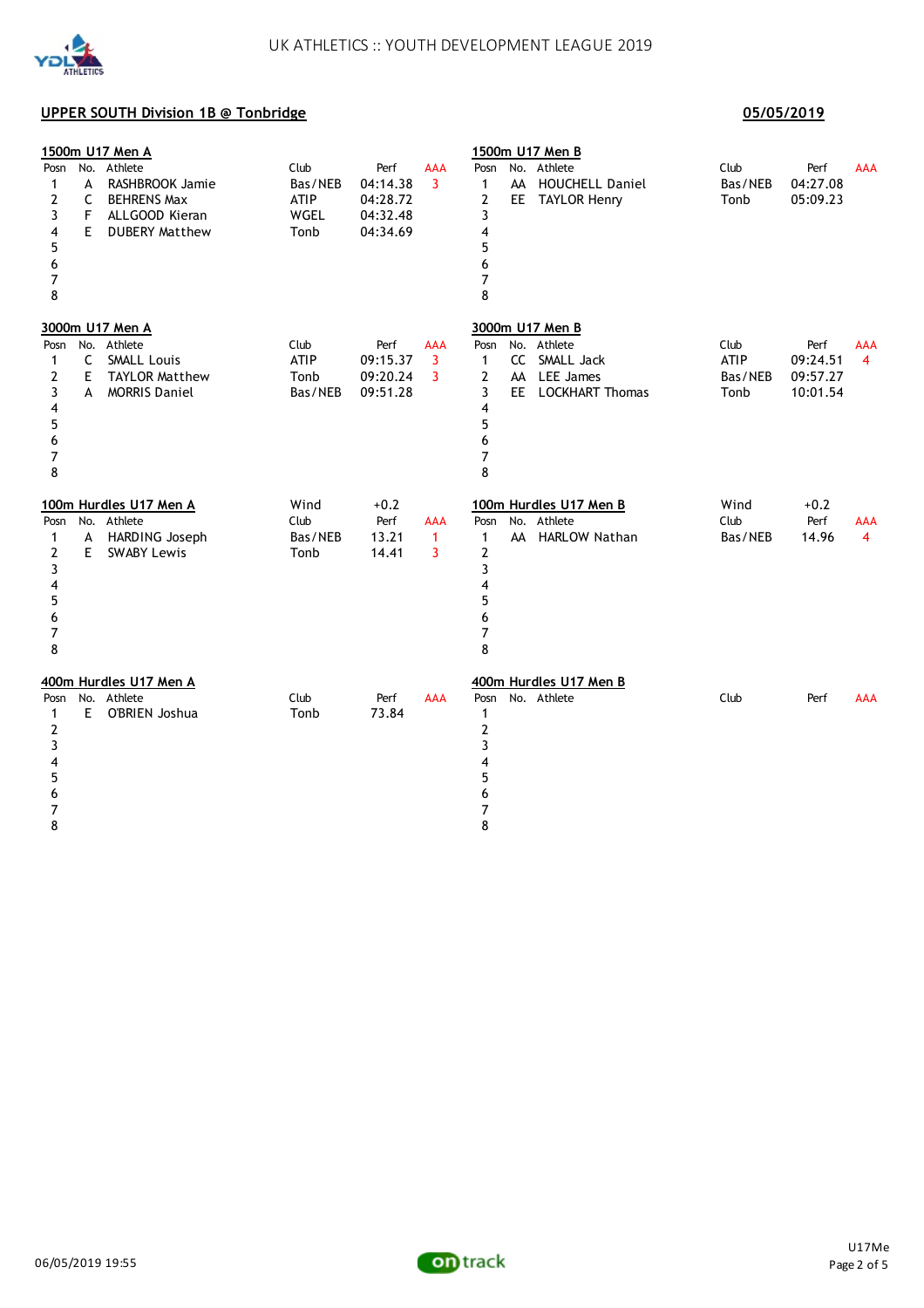

|      |             | 1500m s/c U17 Men A  |             |          |                |      |     | 1500m s/c U17 Men B    |         |          |            |
|------|-------------|----------------------|-------------|----------|----------------|------|-----|------------------------|---------|----------|------------|
| Posn | No.         | Athlete              | Club        | Perf     | <b>AAA</b>     | Posn | No. | Athlete                | Club    | Perf     | <b>AAA</b> |
|      | Ε           | <b>GORDON Fraser</b> | Tonb        | 04:51.22 | 4              |      | AA  | <b>COWLEY Alistair</b> | Bas/NEB | 05:14.32 |            |
| 2    | A           | <b>JACKSON Harry</b> | Bas/NEB     | 05:13.99 |                | 2    |     |                        |         |          |            |
| 3    | C           | <b>WILLIAMS Tom</b>  | <b>ATIP</b> | 05:59.52 |                | 3    |     |                        |         |          |            |
| 4    |             |                      |             |          |                |      |     |                        |         |          |            |
| 5    |             |                      |             |          |                | 5    |     |                        |         |          |            |
| 6    |             |                      |             |          |                |      |     |                        |         |          |            |
|      |             |                      |             |          |                |      |     |                        |         |          |            |
| 8    |             |                      |             |          |                | 8    |     |                        |         |          |            |
|      |             | Long Jump U17 Men A  |             |          |                |      |     | Long Jump U17 Men B    |         |          |            |
| Posn | <b>B</b> ib | Athlete              | Club        | Perf     | <b>AAA</b>     | Posn |     | Bib Athlete            | Club    | Perf     | <b>AAA</b> |
|      | A           | <b>ELLIS Cameron</b> | Bas/NEB     | 6.90     |                |      | AA  | <b>AKINYEMI Damope</b> | Bas/NEB | 6.45     | 1          |
| 2    | B           | <b>FALODE Daniel</b> | Camb H      | 6.62     |                | 2    | FF  | <b>KPALOBI Raphael</b> | WGEL    | 4.67     |            |
| 3    | Е           | <b>SWABY Lewis</b>   | Tonb        | 6.25     | $\overline{2}$ | 3    |     |                        |         |          |            |
| 4    | F           | <b>OSHODI Samuel</b> | WGEL        | 5.97     | 3              | 4    |     |                        |         |          |            |
| 5    |             |                      |             |          |                |      |     |                        |         |          |            |
|      |             |                      |             |          |                |      |     |                        |         |          |            |
|      |             |                      |             |          |                |      |     |                        |         |          |            |
| 8    |             |                      |             |          |                | 8    |     |                        |         |          |            |
|      |             | High Jump U17 Men A  |             |          |                |      |     | High Jump U17 Men B    |         |          |            |
| Posn |             | Bib Athlete          | Club        | Perf     | <b>AAA</b>     | Posn |     | Bib Athlete            | Club    | Perf     | <b>AAA</b> |
|      | EE          | <b>SWABY Lewis</b>   | Tonb        | 1.80     |                |      | Е   | <b>BEASTY Zac</b>      | Tonb    | 1.70     | 4          |
| 2    | F           | ASHIRU Joba          | WGEL        | 1.80     |                | 2    | FF  | <b>OSHODI Samuel</b>   | WGEL    | 1.65     |            |
| 3    | А           | <b>ELLIS Cameron</b> | Bas/NEB     | 1.75     | 4              | 3    | AA  | <b>HUNT Thomas</b>     | Bas/NEB | 1.60     |            |

|      | Triple Jump U17 Men A |                     |         |       |     |      | Triple Jump U17 Men B |             |      |       |     |  |  |
|------|-----------------------|---------------------|---------|-------|-----|------|-----------------------|-------------|------|-------|-----|--|--|
| Posn |                       | Bib Athlete         | Club    | Perf  | AAA | Posn | Bib                   | Athlete     | Club | Perf  | AAA |  |  |
|      | FF                    | MASSEMBO Merveilles | WGEL    | 12.16 |     |      | F                     | ASHIRU Joba | WGEL | 10.06 |     |  |  |
|      | A                     | ASHMEAD SHOYE Aaron | Bas/NEB | X     |     |      |                       |             |      |       |     |  |  |
|      |                       |                     |         |       |     |      |                       |             |      |       |     |  |  |
|      |                       |                     |         |       |     | 4    |                       |             |      |       |     |  |  |
|      |                       |                     |         |       |     |      |                       |             |      |       |     |  |  |
| b    |                       |                     |         |       |     | O    |                       |             |      |       |     |  |  |
|      |                       |                     |         |       |     |      |                       |             |      |       |     |  |  |
|      |                       |                     |         |       |     |      |                       |             |      |       |     |  |  |

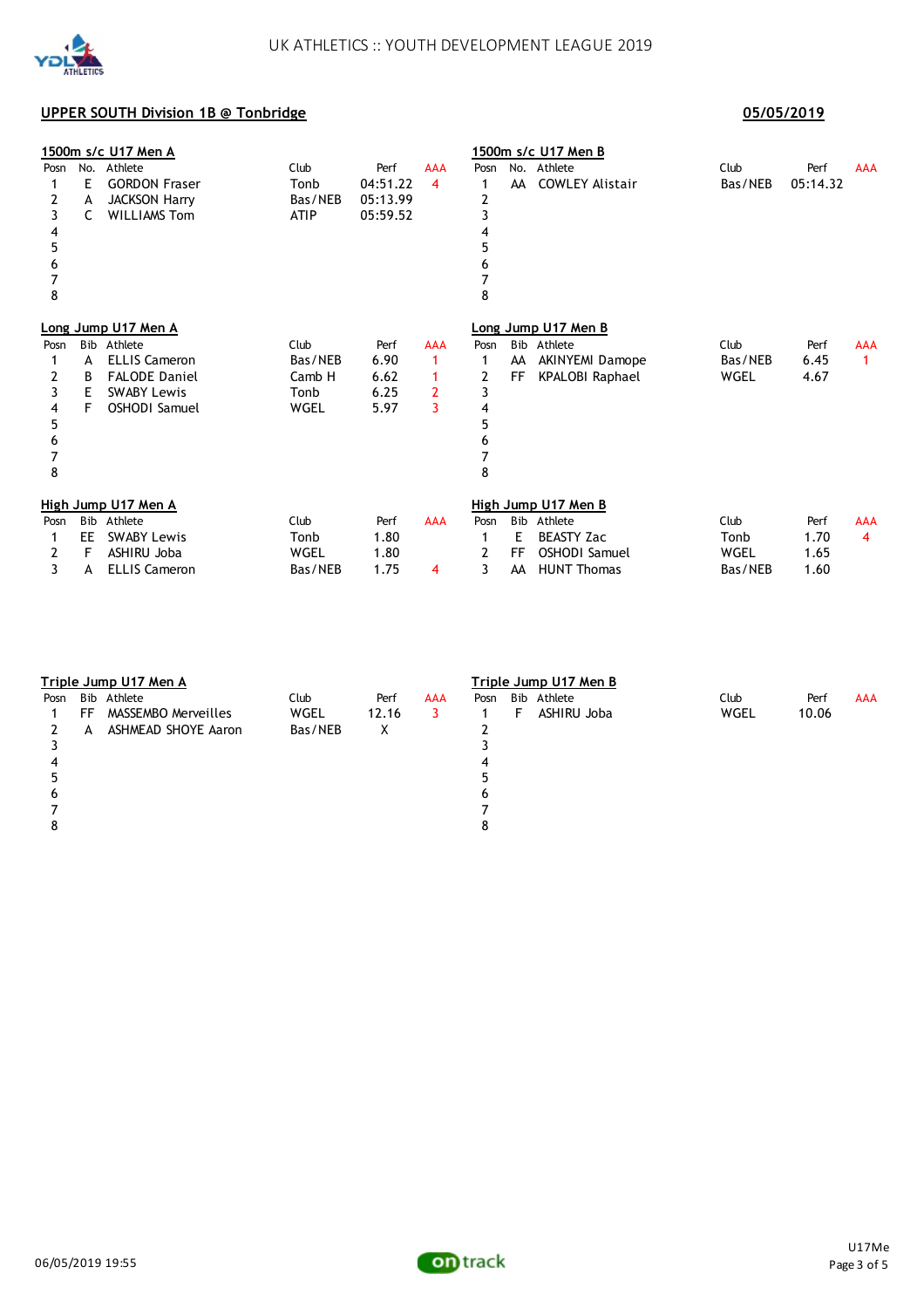

| Pole Vault U17 Men A |                   |      |      |     |      |     | Pole Vault U17 Men B |             |      |     |
|----------------------|-------------------|------|------|-----|------|-----|----------------------|-------------|------|-----|
|                      | Posn Bib Athlete  | Club | Perf | AAA | Posn | Bib | Athlete              | Club        | Perf | AAA |
| $\epsilon$           | FOTHERINGHAM Theo | ATIP | 3.20 |     |      | CC  | BEHRENS Max          | <b>ATIP</b> | 2.15 |     |
| -F.                  | ALABA Tolani      | WGEL | 3.10 |     |      |     |                      |             |      |     |

| Posn<br>1<br>2<br>3<br>4<br>5<br>6<br>8      | A<br>C<br>Е<br>B<br><b>FF</b> | Shot U17 Men A<br>Bib Athlete<br><b>IKEJI Kenneth</b><br><b>SEERY George</b><br><b>WHITE Guy</b><br><b>HUNT Samuel</b><br><b>WRIGHT Kai</b>  | Club<br>Bas/NEB<br><b>ATIP</b><br>Tonb<br>Camb H<br>WGEL | Perf<br>13.90<br>12.05<br>10.89<br>8.09<br>7.62 | <b>AAA</b><br>$\mathbf{1}$<br>3<br>$\overline{\mathbf{4}}$ | Posn<br>1<br>2<br>3<br>4<br>5<br>6<br>8 | EE.<br>F | Shot U17 Men B<br>Bib Athlete<br>O'BRIEN Joshua<br><b>OSHODI Samuel</b> | Club<br>Tonb<br><b>WGEL</b> | Perf<br>7.77<br>X | <b>AAA</b> |
|----------------------------------------------|-------------------------------|----------------------------------------------------------------------------------------------------------------------------------------------|----------------------------------------------------------|-------------------------------------------------|------------------------------------------------------------|-----------------------------------------|----------|-------------------------------------------------------------------------|-----------------------------|-------------------|------------|
| Posn<br>1<br>2<br>3<br>4<br>5<br>6<br>7<br>8 | A<br>EE<br>B<br>F<br>C        | Discus U17 Men A<br>Bib Athlete<br><b>IKEJI Kenneth</b><br><b>WHITE Guy</b><br><b>HUNT Samuel</b><br><b>WRIGHT Kai</b><br><b>MELLOR Luke</b> | Club<br>Bas/NEB<br>Tonb<br>Camb H<br>WGEL<br><b>ATIP</b> | Perf<br>40.59<br>31.09<br>29.45<br>20.03<br>X   | <b>AAA</b><br>$\overline{2}$<br>4<br>4                     | Posn<br>1<br>2<br>3<br>4<br>5<br>6<br>8 | E        | Discus U17 Men B<br>Bib Athlete<br><b>ELIPHICK Spencer</b>              | Club<br>Tonb                | Perf<br>16.90     | <b>AAA</b> |
| Posn<br>1<br>2<br>3<br>4<br>5<br>6<br>8      | A<br>F<br>EE.                 | Hammer U17 Men A<br>Bib Athlete<br><b>IKEJI Kenneth</b><br><b>WRIGHT Kai</b><br><b>WHITE Guy</b>                                             | Club<br>Bas/NEB<br>WGEL<br>Tonb                          | Perf<br>68.95<br>41.46<br>25.56                 | <b>AAA</b><br>1<br>3                                       | Posn<br>1<br>2<br>3<br>4<br>5<br>8      | E        | Hammer U17 Men B<br>Bib Athlete<br><b>ELIPHICK Spencer</b>              | Club<br>Tonb                | Perf<br>16.47     | <b>AAA</b> |

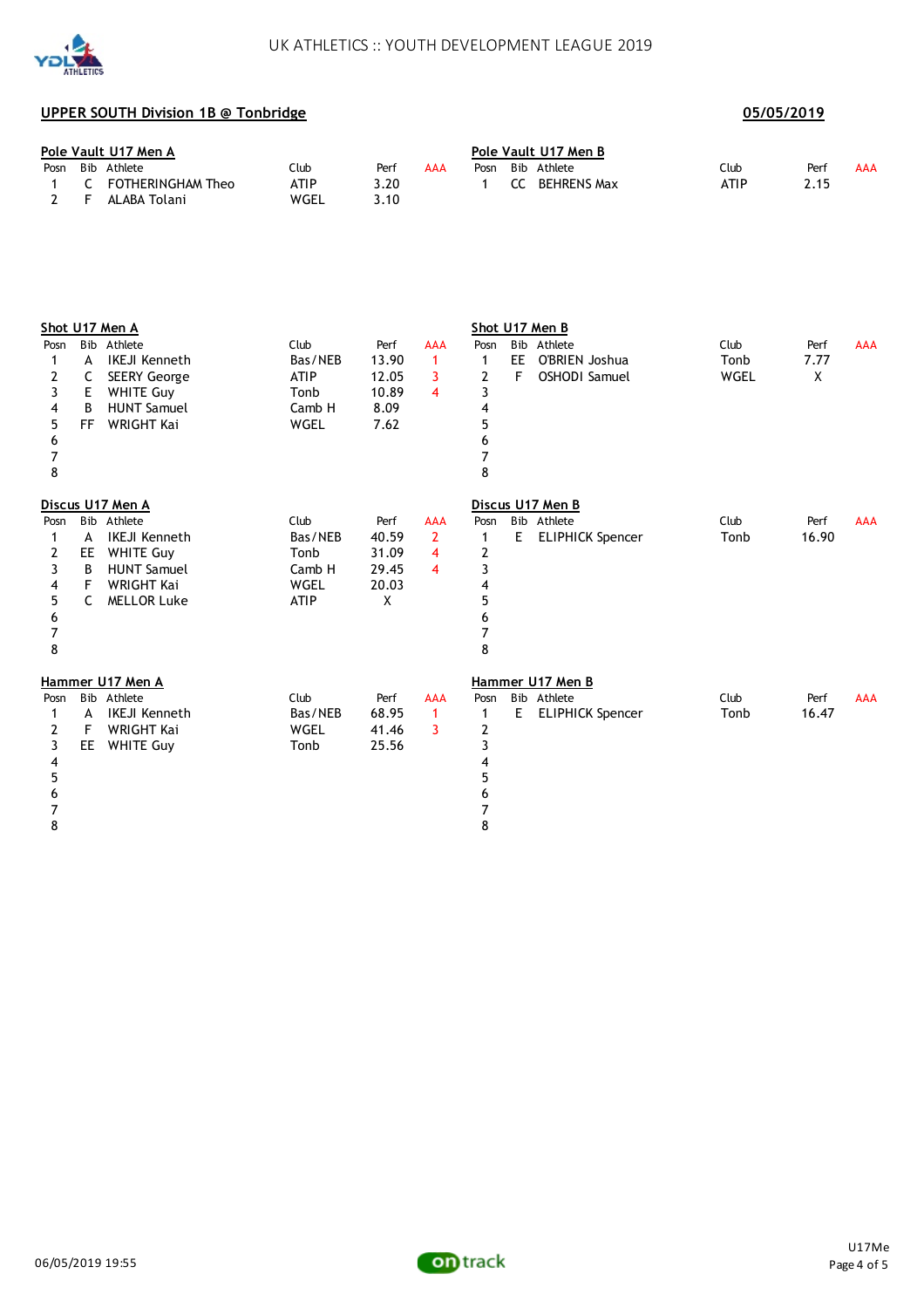

|      | Javelin U17 Men A |                         |             |       |     |      | Javelin U17 Men B |                       |             |       |            |  |  |
|------|-------------------|-------------------------|-------------|-------|-----|------|-------------------|-----------------------|-------------|-------|------------|--|--|
| Posn |                   | Bib Athlete             | Club        | Perf  | AAA | Posn |                   | Bib Athlete           | Club        | Perf  | <b>AAA</b> |  |  |
|      | В                 | <b>BROWN Eddie</b>      | Camb H      | 45.98 | 3   |      | BB                | <b>HUNT Samuel</b>    | Camb H      | 39.09 | 4          |  |  |
|      |                   | <b>SEERY George</b>     | <b>ATIP</b> | 40.23 | 4   |      | CC.               | SAMWELL-NASH Kristian | <b>ATIP</b> | 27.09 |            |  |  |
|      | A                 | PATTISON Toby           | Bas/NEB     | 37.04 |     |      |                   |                       |             |       |            |  |  |
| 4    | E                 | <b>ELIPHICK Spencer</b> | Tonb        | 35.67 |     | 4    |                   |                       |             |       |            |  |  |
|      | F                 | YOGARAJ Thanushan       | WGEL        | 4.52  |     |      |                   |                       |             |       |            |  |  |
| 6    |                   |                         |             |       |     | 6    |                   |                       |             |       |            |  |  |
|      |                   |                         |             |       |     |      |                   |                       |             |       |            |  |  |
| 8    |                   |                         |             |       |     | 8    |                   |                       |             |       |            |  |  |
|      |                   |                         |             |       |     |      |                   |                       |             |       |            |  |  |

### **4 x 100m U17 Men A**

| Posn |   | No. Club | Runners                                                           | Perf  |
|------|---|----------|-------------------------------------------------------------------|-------|
|      | А | Bas/NEB  | ASHMEAD SHOYE Aaron ONILOGBO Michael ELLIS Cameron HARDING Joseph | 43.75 |
|      | F | WGEL     | FERNANDO Aiden MASSEMBO Merveilles ALABA Tolani ASHIRU Joba       | 44.28 |
|      |   | Tonb     | SWABY Lewis MILLIGAN Alex BEASTY Zac NWOGWUGWU Zachary            | 47.42 |
|      |   |          |                                                                   |       |
|      |   |          |                                                                   |       |
|      |   |          |                                                                   |       |
|      |   |          |                                                                   |       |
|      |   |          |                                                                   |       |

### **4 x 400m U17 Men A**

| Posn No. Club |   |          | <b>Runners</b>                                           | Perf     |
|---------------|---|----------|----------------------------------------------------------|----------|
|               | A | Bas/NEB  | MERIDEW Luke LINSELL Toby RASHBROOK Jamie OSHIYEMI Malik | 03:43.98 |
| 2 E           |   | Tonb     | BEASTY Zac DUBERY Matthew TAYLOR Henry ELPHICK Spencer   | 03:57.49 |
|               |   | 3 C ATIP | BEHRENS Max SMALL Jack SMALL Louis WILLIAMS Tom          | 04:06.43 |
|               |   |          |                                                          |          |
|               |   |          |                                                          |          |

- $\epsilon$
- 

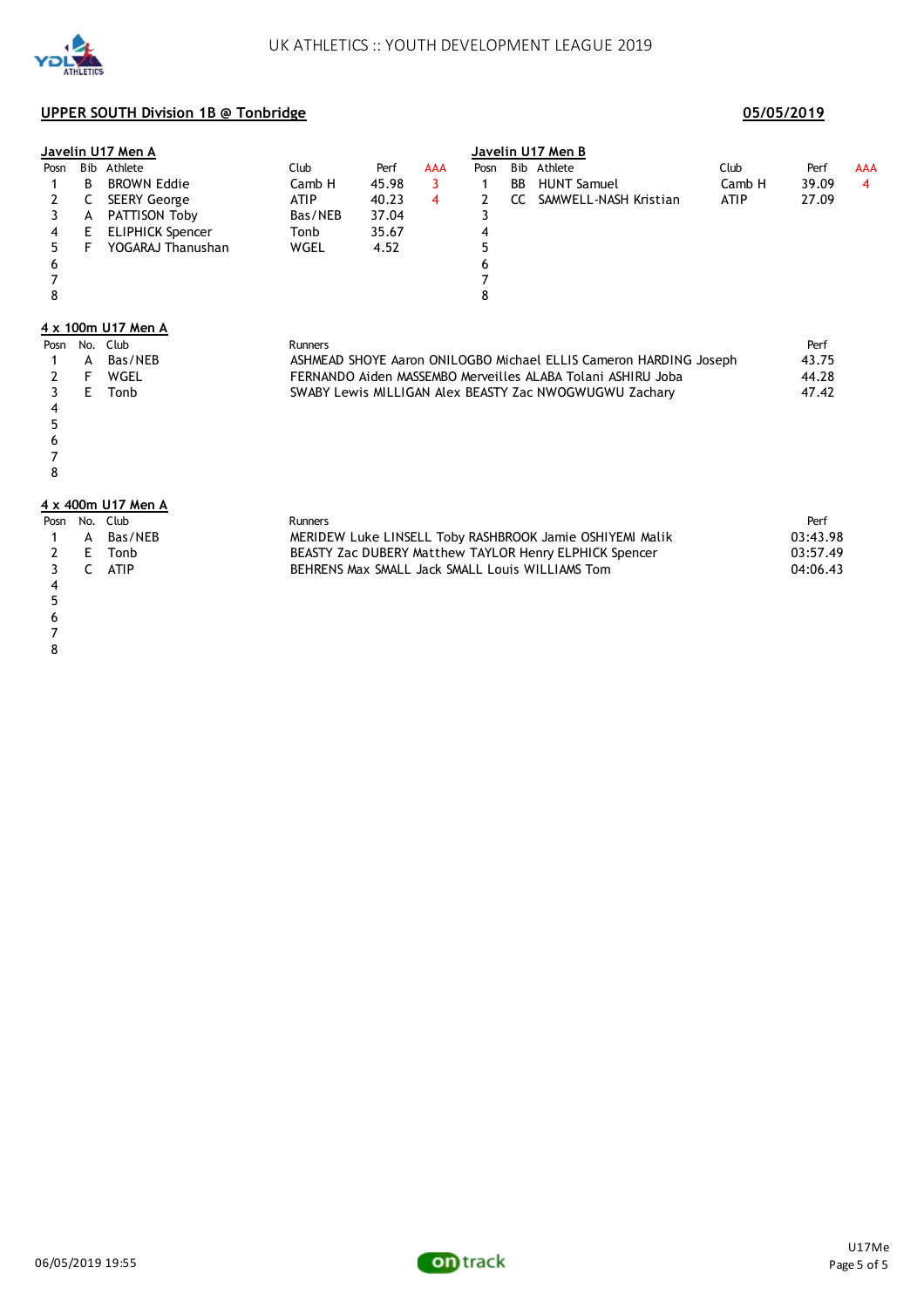

LETICS

|      |     | 100m U17 Women A        | Wind        | $-0.7$   |                |                |           | 100m U17 Women B        | Wind        | $-1.7$   |                |
|------|-----|-------------------------|-------------|----------|----------------|----------------|-----------|-------------------------|-------------|----------|----------------|
| Posn | No. | Athlete                 | Club        | Perf     | <b>AAA</b>     | Posn           | No.       | Athlete                 | Club        | Perf     | <b>AAA</b>     |
| 1    | А   | SIBBONS Aleeya          | Bas/NEB     | 12.40    | 2              | 1              | <b>BB</b> | JACKSON Esther          | Camb H      | 13.24    |                |
| 2    | E   | ELSTON Emma-sophia      | Tonb        | 12.70    | 3              | $\overline{2}$ |           | CC SAXBY Ella           | <b>ATIP</b> | 13.71    |                |
| 3    | B   | <b>OWUSUWAAH Marian</b> | Camb H      | 12.81    | $\overline{4}$ | 3              |           | AA ALATISE GRACE        | Bas/NEB     | 13.83    |                |
| 4    | F   | JOHN Yemi mary          | WGEL        | 13.05    | 4              | 4              | FF        | KISSI Agnes             | WGEL        | 13.97    |                |
| 5    | C   | YEANDLE BRONWYN         | <b>ATIP</b> | 13.29    |                | 5              | EE.       | LACEY Kaliyah           | Tonb        | 14.09    |                |
| 6    |     |                         |             |          |                | 6              |           |                         |             |          |                |
| 7    |     |                         |             |          |                | 7              |           |                         |             |          |                |
| 8    |     |                         |             |          |                | 8              |           |                         |             |          |                |
|      |     | 200m U17 Women A        | Wind        | $+0.7$   |                |                |           | 200m U17 Women B        | Wind        | $+1.1$   |                |
| Posn | No. | Athlete                 | Club        | Perf     | <b>AAA</b>     | Posn           |           | No. Athlete             | Club        | Perf     | <b>AAA</b>     |
| 1    | А   | SIBBONS Aleeya          | Bas/NEB     | 25.58    | $\mathbf{2}$   | $\mathbf{1}$   | EE.       | ROSE Keira              | Tonb        | 26.25    | 3              |
| 2    | Е   | ELSTON Emma-sophia      | Tonb        | 26.77    | 4              | 2              | AA        | TANIMOWO Queen          | Bas/NEB     | 27.72    |                |
| 3    | F   | JOHN Yemi mary          | WGEL        | 27.00    | 4              | 3              | FF        | <b>BOYCE Kyra</b>       | WGEL        | 28.09    |                |
| 4    | B   | <b>MADDY Rebecca</b>    | Camb H      | 27.27    |                | 4              | CC.       | <b>GARCIA Kimberley</b> | <b>ATIP</b> | 28.92    |                |
| 5    | C   | DAVIS Imogen            | ATIP        | 27.51    |                | 5              |           |                         |             |          |                |
| 6    |     |                         |             |          |                | 6              |           |                         |             |          |                |
| 7    |     |                         |             |          |                | 7              |           |                         |             |          |                |
| 8    |     |                         |             |          |                | 8              |           |                         |             |          |                |
|      |     | 300m U17 Women A        |             |          |                |                |           | 300m U17 Women B        |             |          |                |
| Posn |     | No. Athlete             | Club        | Perf     | <b>AAA</b>     | Posn           |           | No. Athlete             | Club        | Perf     | <b>AAA</b>     |
| 1    | F   | <b>ALVES Nicole</b>     | WGEL        | 42.34    | 3              | $\mathbf{1}$   |           | CC SAWYER Maddy         | <b>ATIP</b> | 43.42    | $\overline{4}$ |
| 2    | A   | <b>HINSON Lottie</b>    | Bas/NEB     | 44.15    | 4              | $\overline{2}$ |           | EE O'DONNELL Eliz       | Tonb        | 43.98    | $\overline{4}$ |
| 3    | Е   | FASSNIDGE Isabella      | Tonb        | 44.86    |                | 3              |           |                         |             |          |                |
| 4    | C   | SAXBY Ella              | <b>ATIP</b> | 45.23    |                | 4              |           |                         |             |          |                |
| 5    | В   | OLISA Omoteniade        | Camb H      | 48.31    |                | 5              |           |                         |             |          |                |
| 6    |     |                         |             |          |                | 6              |           |                         |             |          |                |
| 7    |     |                         |             |          |                | 7              |           |                         |             |          |                |
| 8    |     |                         |             |          |                | 8              |           |                         |             |          |                |
|      |     | 800m U17 Women A        |             |          |                |                |           | 800m U17 Women B        |             |          |                |
| Posn | No. | Athlete                 | Club        | Perf     | <b>AAA</b>     | Posn           |           | No. Athlete             | Club        | Perf     | <b>AAA</b>     |
| 1    | A   | <b>IVES Abigail</b>     | Bas/NEB     | 02:14.57 | $\mathbf{1}$   | 1              | C         | ROGER Elisha            | <b>ATIP</b> | 02:34.80 |                |
| 2    | CC  | SAWYER Maddy            | ATIP        | 02:18.85 | 3              | 2              |           |                         |             |          |                |
| 3    | E   | <b>GOODGE Katie</b>     | Tonb        | 02:25.05 | 4              | 3              |           |                         |             |          |                |
| 4    | F   | ADAMS Jessica           | WGEL        | 02:45.74 |                | 4              |           |                         |             |          |                |
| 5    | B   | <b>CARR Madeline</b>    | Camb H      | 03:12.11 |                | 5              |           |                         |             |          |                |
| 6    |     |                         |             |          |                | 6              |           |                         |             |          |                |
| 7    |     |                         |             |          |                | 7              |           |                         |             |          |                |
| 8    |     |                         |             |          |                | 8              |           |                         |             |          |                |

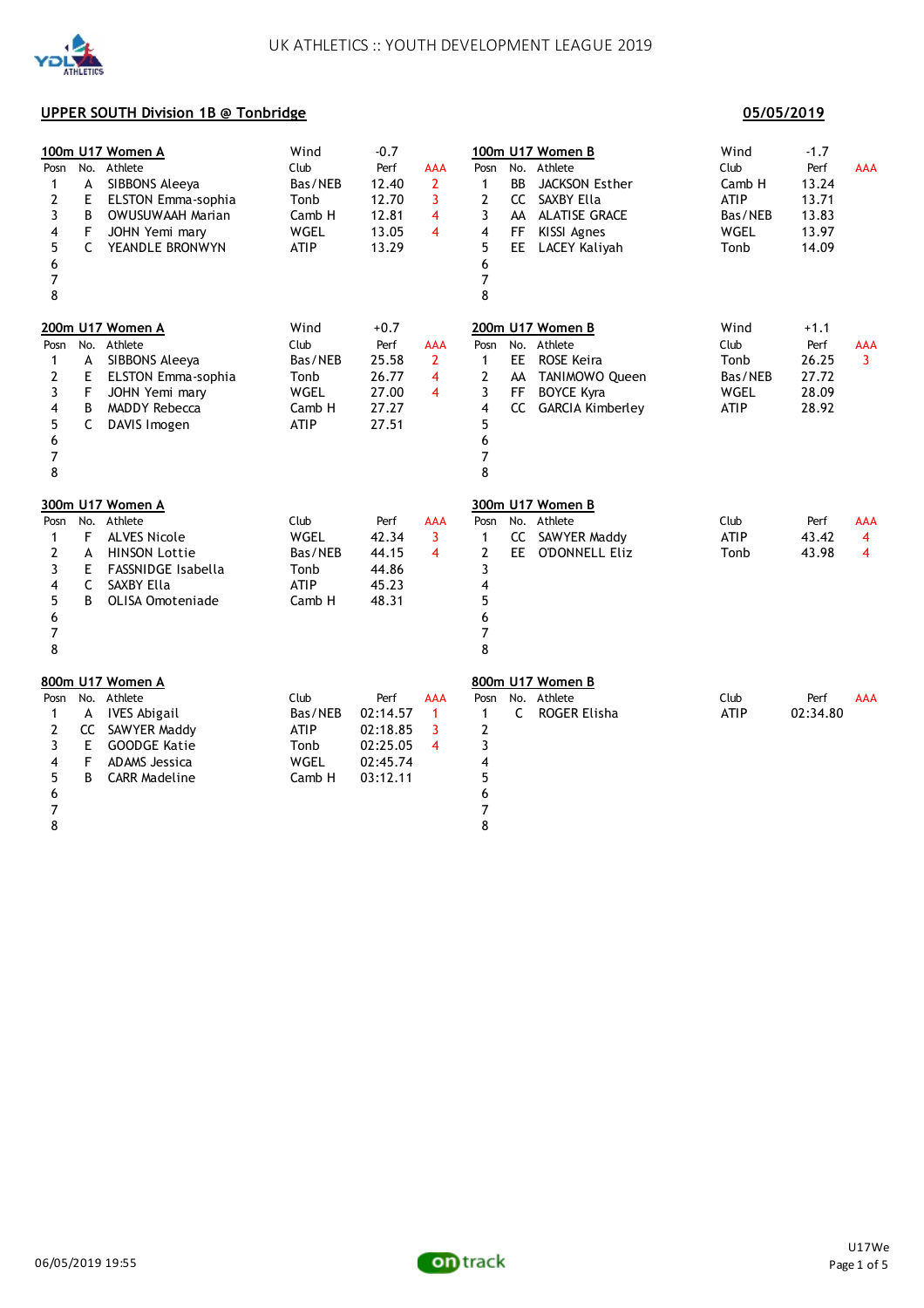

| 1500m U17 Women A                            |                              |                                                                                                                       |                                                          |                                                                  |                                            | 1500m U17 Women B                                                                                                                          |                                        |                                 |               |  |  |  |
|----------------------------------------------|------------------------------|-----------------------------------------------------------------------------------------------------------------------|----------------------------------------------------------|------------------------------------------------------------------|--------------------------------------------|--------------------------------------------------------------------------------------------------------------------------------------------|----------------------------------------|---------------------------------|---------------|--|--|--|
| Posn<br>1<br>2<br>3<br>4<br>5<br>6<br>7<br>8 | No.<br>Е<br>C<br>A<br>F<br>B | Athlete<br><b>GOODGE Katie</b><br><b>ROGER Elisha</b><br><b>HARRIS Daizy</b><br>ADAMS Jessica<br><b>CARR Madeline</b> | Club<br>Tonb<br><b>ATIP</b><br>Bas/NEB<br>WGEL<br>Camb H | Perf<br>04:46.13<br>05:08.84<br>05:22.01<br>05:50.62<br>06:17.70 | <b>AAA</b><br>3                            | No. Athlete<br>Posn<br>1<br>$\overline{2}$<br>3<br>4<br>5<br>6<br>7<br>8                                                                   | Club                                   | Perf                            | <b>AAA</b>    |  |  |  |
|                                              |                              | 3000m U17 Women A                                                                                                     |                                                          |                                                                  |                                            | 3000m U17 Women B                                                                                                                          |                                        |                                 |               |  |  |  |
| Posn<br>1<br>2<br>3<br>4<br>5<br>6<br>7<br>8 | А<br>B                       | No. Athlete<br><b>WETHERIDGE Sophie</b><br><b>HOPPER Hannah</b>                                                       | Club<br>Bas/NEB<br>Camb H                                | Perf<br>11:04.29<br>12:54.28                                     | <b>AAA</b><br>$\overline{4}$               | No. Athlete<br>Posn<br>1<br>2<br>3<br>4<br>5<br>6<br>7<br>8                                                                                | Club                                   | Perf                            | <b>AAA</b>    |  |  |  |
|                                              |                              | 80m Hurdles U17 Women A                                                                                               | Wind                                                     | $-0.9$                                                           |                                            | 80m Hurdles U17 Women B                                                                                                                    | Wind                                   | $-0.9$                          |               |  |  |  |
| Posn<br>1<br>2<br>3<br>4<br>5<br>6<br>7<br>8 | C<br>Ε<br>AA                 | No. Athlete<br><b>TEALE SARRIS</b><br><b>STUBBS Samantha</b><br><b>OKENLA Moyo</b>                                    | Club<br>ATIP<br>Tonb<br>Bas/NEB                          | Perf<br>12.37<br>12.58<br>13.32                                  | <b>AAA</b><br>3<br>$\overline{\mathbf{4}}$ | No. Athlete<br>Posn<br>CC.<br><b>HARDING Issy</b><br>1<br>2<br>EE LACEY Kaliyah<br>3<br><b>EDWARDS Aneya</b><br>A<br>4<br>5<br>6<br>7<br>8 | Club<br><b>ATIP</b><br>Tonb<br>Bas/NEB | Perf<br>12.64<br>12.96<br>14.83 | AAA<br>4<br>4 |  |  |  |
|                                              |                              | 300m Hurdles U17 Women A                                                                                              |                                                          |                                                                  |                                            | 300m Hurdles U17 Women B                                                                                                                   |                                        |                                 |               |  |  |  |
| Posn<br>1<br>2<br>3<br>4<br>5<br>6<br>7<br>8 | No.<br>E<br>C<br>A           | Athlete<br>O'BRIEN Rebekah<br>DAVIS Imogen<br><b>OKENLA Movo</b>                                                      | Club<br>Tonb<br>ATIP<br>Bas/NEB                          | Perf<br>47.96<br>54.26<br>55.44                                  | <b>AAA</b><br>4                            | No. Athlete<br>Posn<br>EE MARRINER Maya<br>1<br>$\overline{2}$<br>SADLER-REEVES Yasmin<br>CC<br>3<br>4<br>5<br>6<br>7<br>8                 | Club<br>Tonb<br><b>ATIP</b>            | Perf<br>50.20<br>57.53          | <b>AAA</b>    |  |  |  |

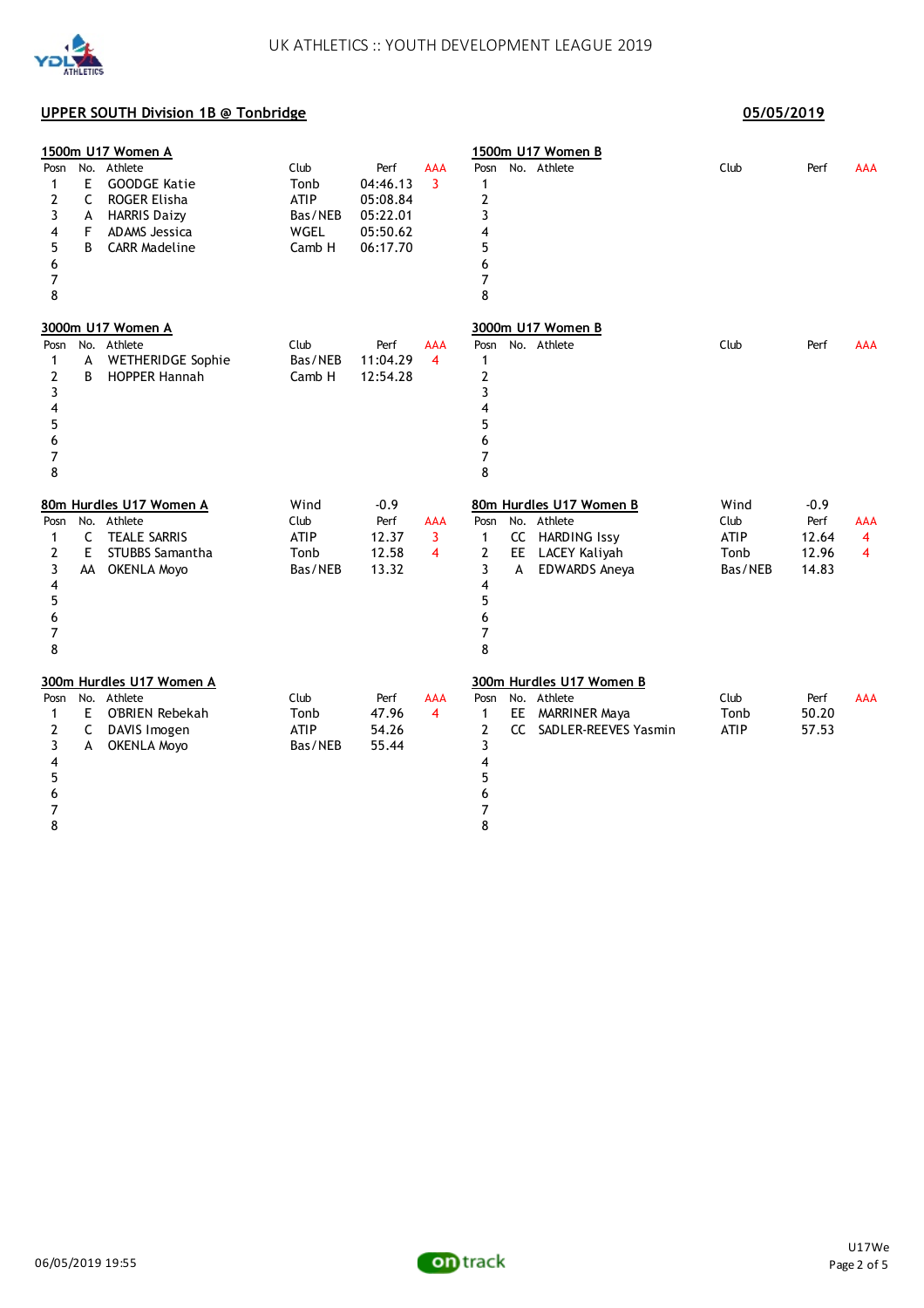

|      |     | 1500m s/c U17 Women A    |             |          |            |      |           | 1500m s/c U17 Women B  |             |      |            |
|------|-----|--------------------------|-------------|----------|------------|------|-----------|------------------------|-------------|------|------------|
| Posn | No. | Athlete                  | Club        | Perf     | <b>AAA</b> | Posn |           | No. Athlete            | Club        | Perf | <b>AAA</b> |
|      | А   | <b>WETHERIDGE Sophie</b> | Bas/NEB     | 06:26.52 |            |      |           |                        |             |      |            |
| 2    |     |                          |             |          |            |      |           |                        |             |      |            |
| 3    |     |                          |             |          |            |      |           |                        |             |      |            |
|      |     |                          |             |          |            |      |           |                        |             |      |            |
| 5    |     |                          |             |          |            | 5    |           |                        |             |      |            |
| 6    |     |                          |             |          |            |      |           |                        |             |      |            |
|      |     |                          |             |          |            |      |           |                        |             |      |            |
| 8    |     |                          |             |          |            | 8    |           |                        |             |      |            |
|      |     | Long Jump U17 Women A    |             |          |            |      |           | Long Jump U17 Women B  |             |      |            |
| Posn |     | Bib Athlete              | Club        | Perf     | <b>AAA</b> | Posn |           | Bib Athlete            | Club        | Perf | <b>AAA</b> |
|      | C   | <b>TEALE SARRIS</b>      | <b>ATIP</b> | 5.40     | 2          | 1    | CC        | DAVIS Imogen           | <b>ATIP</b> | 4.63 |            |
| 2    | E   | STUBBS Samantha          | Tonb        | 5.20     | 3          | 2    | <b>EE</b> | <b>JONES Martha</b>    | Tonb        | 4.42 |            |
| 3    | AA  | <b>EDWARDS Aneya</b>     | Bas/NEB     | 4.23     |            | 3    | A         | <b>OSEWA Gabrielle</b> | Bas/NEB     | 4.05 |            |
| 4    | F   | <b>OLUBODUN Naomi</b>    | WGEL        | 4.01     |            | 4    |           |                        |             |      |            |
| 5    | B   | <b>OWUSUWAAH Marian</b>  | Camb H      | 3.24     |            | 5    |           |                        |             |      |            |
| 6    |     |                          |             |          |            |      |           |                        |             |      |            |
|      |     |                          |             |          |            |      |           |                        |             |      |            |
| 8    |     |                          |             |          |            | 8    |           |                        |             |      |            |
|      |     | High Jump U17 Women A    |             |          |            |      |           | High Jump U17 Women B  |             |      |            |
| Posn |     | Bib Athlete              | Club        | Perf     | <b>AAA</b> | Posn |           | Bib Athlete            | Club        | Perf | <b>AAA</b> |
|      | E.  | STUBBS Samantha          | Tonb        | 1.60     |            |      | EE        | RIDGE Freya            | Tonb        | 1.50 | 4          |
| 2    | CC  | HARDING Issy             | <b>ATIP</b> | 1.55     | 3          | 2    | C         | SADLER-REEVES Yasmin   | ATIP        | 1.40 |            |
| 3    | В   | <b>MADDY Rebecca</b>     | Camb H      | 1.40     |            |      |           |                        |             |      |            |
| 4    | F   | JOHN Yemi mary           | WGEL        | 1.35     |            |      |           |                        |             |      |            |

|      |    | Triple Jump U17 Women A |             |       |     | Triple Jump U17 Women B |     |                  |         |      |                |  |  |
|------|----|-------------------------|-------------|-------|-----|-------------------------|-----|------------------|---------|------|----------------|--|--|
| Posn |    | Bib Athlete             | Club        | Perf  | AAA | Posn                    |     | Bib Athlete      | Club    | Perf | <b>AAA</b>     |  |  |
|      | BB | JACKSON Esther          | Camb H      | 10.92 |     |                         | AA  | TANIMOWO Oueen   | Bas/NEB | 9.89 | $\overline{4}$ |  |  |
|      | A  | OKENLA Movo             | Bas/NEB     | 10.41 |     |                         | CC. | GARCIA Kimberlev | ATIP    | 8.50 |                |  |  |
|      |    | SADLER-REEVES Yasmin    | <b>ATIP</b> | 10.18 |     |                         |     |                  |         |      |                |  |  |
|      | E. | RIDGE Freya             | Tonb        | 9.56  | 4   | 4                       |     |                  |         |      |                |  |  |
|      |    | OLUBODUN Naomi          | WGEL        | 8.23  |     |                         |     |                  |         |      |                |  |  |
| 6    |    |                         |             |       |     | 6                       |     |                  |         |      |                |  |  |
|      |    |                         |             |       |     |                         |     |                  |         |      |                |  |  |

8

|      |             | Triple Jump U17 Women B |
|------|-------------|-------------------------|
| Posn | Bib Athlete |                         |

|    | osh bid athlete       | ClUD    | <b>Pert</b> | <b>AAA</b> |
|----|-----------------------|---------|-------------|------------|
| 1. | AA TANIMOWO Queen     | Bas/NEB | 9.89        |            |
|    | 2 CC GARCIA Kimberley | ATIP    | 8.50        |            |
|    |                       |         |             |            |
| 4  |                       |         |             |            |
| 5  |                       |         |             |            |
| {  |                       |         |             |            |

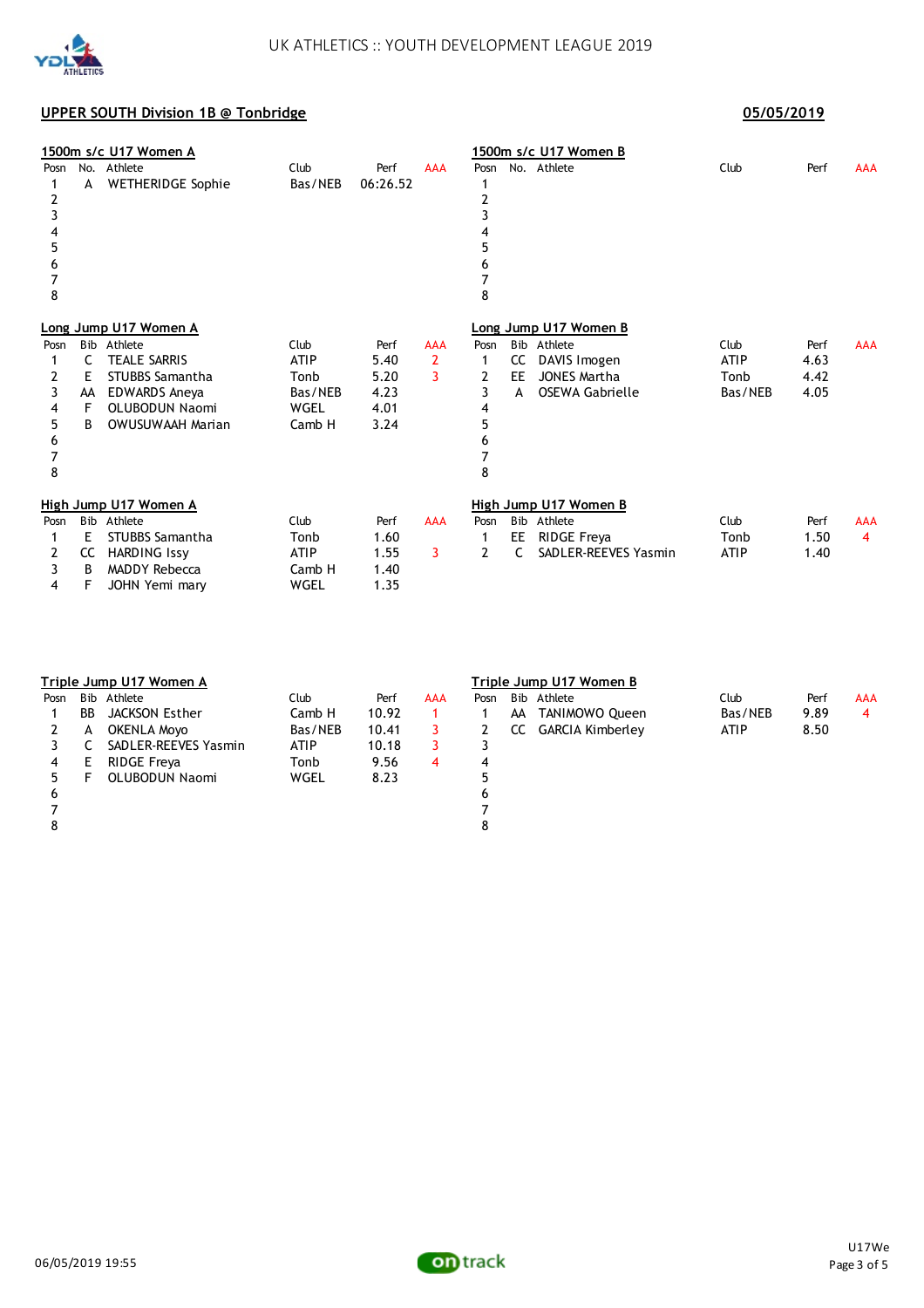

| Pole Vault U17 Women A |  |                 |      |      | Pole Vault U17 Women B |      |     |             |             |      |     |
|------------------------|--|-----------------|------|------|------------------------|------|-----|-------------|-------------|------|-----|
| Posn Bib               |  | Athlete         | Club | Perf | AAA                    | Posn |     | Bib Athlete | Club        | Perf | AAA |
|                        |  | YEANDLE BRONWYN | ATIP | 2.21 |                        |      | CC. | EYLES Erin  | <b>ATIP</b> | 1.95 |     |
|                        |  | OLUBODUN Naomi  | WGEL | .85  |                        |      |     |             |             |      |     |

|      |    | Shot U17 Women A          |             |       |                         |      |              | Shot U17 Women B           |             |       |            |
|------|----|---------------------------|-------------|-------|-------------------------|------|--------------|----------------------------|-------------|-------|------------|
| Posn |    | Bib Athlete               | Club        | Perf  | <b>AAA</b>              | Posn |              | Bib Athlete                | Club        | Perf  | <b>AAA</b> |
|      | B  | <b>BRIDGE Alexandra</b>   | Camb H      | 10.51 | 3                       | 1    | A            | ALATISE GRACE              | Bas/NEB     | 8.06  |            |
| 2    | Е  | ALI Sohaila               | Tonb        | 9.65  | 4                       | 2    | FF           | KISSI Agnes                | WGEL        | 7.67  |            |
| 3    | AA | <b>OSEWA Gabrielle</b>    | Bas/NEB     | 9.42  | 4                       | 3    | C            | <b>HYLAND Maja</b>         | <b>ATIP</b> | 7.45  |            |
| 4    | CC | HARDING Issy              | <b>ATIP</b> | 9.23  | $\overline{\mathbf{4}}$ | 4    | BB           | <b>CATTANACH Madeleine</b> | Camb H      | X     |            |
| 5    | F  | SIKIRU Simbiyat           | <b>WGEL</b> | 9.05  |                         | 5    |              |                            |             |       |            |
| 6    |    |                           |             |       |                         | 6    |              |                            |             |       |            |
| 7    |    |                           |             |       |                         | 7    |              |                            |             |       |            |
| 8    |    |                           |             |       |                         | 8    |              |                            |             |       |            |
|      |    | Discus U17 Women A        |             |       |                         |      |              | Discus U17 Women B         |             |       |            |
| Posn |    | Bib Athlete               | Club        | Perf  | <b>AAA</b>              | Posn |              | Bib Athlete                | Club        | Perf  | <b>AAA</b> |
| 1    | C  | <b>HYLAND Maja</b>        | <b>ATIP</b> | 16.45 |                         |      |              |                            |             |       |            |
| 2    | A  | <b>SHANKLAND Lara</b>     | Bas/NEB     | 14.71 |                         | 2    |              |                            |             |       |            |
| 3    | F  | SIKIRU Simbiyat           | WGEL        | X     |                         | 3    |              |                            |             |       |            |
| 4    |    |                           |             |       |                         |      |              |                            |             |       |            |
| 5    |    |                           |             |       |                         | 5    |              |                            |             |       |            |
| 6    |    |                           |             |       |                         | 6    |              |                            |             |       |            |
|      |    |                           |             |       |                         |      |              |                            |             |       |            |
| 8    |    |                           |             |       |                         | 8    |              |                            |             |       |            |
|      |    | Hammer U17 Women A        |             |       |                         |      |              | Hammer U17 Women B         |             |       |            |
| Posn |    | Bib Athlete               | Club        | Perf  | <b>AAA</b>              | Posn |              | Bib Athlete                | Club        | Perf  | <b>AAA</b> |
| 1    | B  | STEWART Abbie             | Camb H      | 48.49 | $\overline{2}$          | 1    | A            | <b>WRIGHT Terrika</b>      | Bas/NEB     | 25.64 |            |
| 2    | AA | <b>MORTLOCK Harriette</b> | Bas/NEB     | 25.90 |                         | 2    | BB           | <b>CATTANACH Madeleine</b> | Camb H      | X     |            |
| 3    | CC | <b>HARDING Rachel</b>     | <b>ATIP</b> | 19.96 |                         | 3    | $\mathsf{C}$ | <b>WHIFFEN Charlotte</b>   | <b>ATIP</b> | X     |            |
| 4    | E  | FASSNIDGE Isabella        | Tonb        | 5.91  |                         | 4    |              |                            |             |       |            |
| 5    | F  | SIKIRU Simbiyat           | WGEL        | X     |                         | 5    |              |                            |             |       |            |
| 6    |    |                           |             |       |                         |      |              |                            |             |       |            |
|      |    |                           |             |       |                         |      |              |                            |             |       |            |
| 8    |    |                           |             |       |                         | 8    |              |                            |             |       |            |

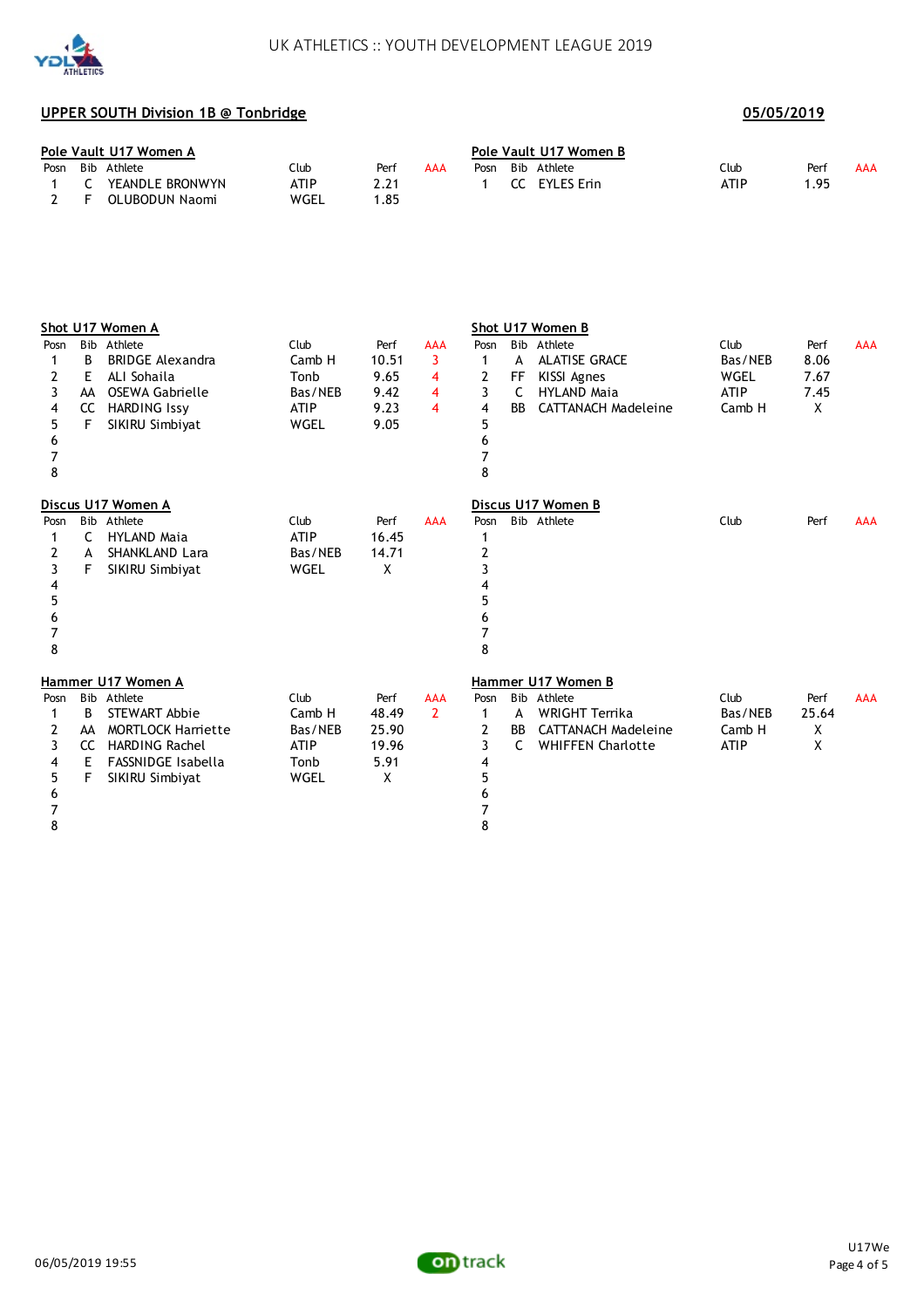

|      | Javelin U17 Women A |                            |             |       |     |      | Javelin U17 Women B |                 |             |       |            |  |  |
|------|---------------------|----------------------------|-------------|-------|-----|------|---------------------|-----------------|-------------|-------|------------|--|--|
| Posn |                     | Bib Athlete                | Club.       | Perf  | AAA | Posn |                     | Bib Athlete     | Club        | Perf  | <b>AAA</b> |  |  |
|      | А                   | <b>MORTLOCK Harriette</b>  | Bas/NEB     | 39.68 |     |      | EE                  | O'BRIEN Rebekah | Tonb        | 24.47 |            |  |  |
|      | B.                  | <b>CATTANACH Madeleine</b> | Camb H      | 27.95 |     |      | AA                  | SHANKLAND Lara  | Bas/NEB     | 22.29 |            |  |  |
|      |                     | <b>HYLAND Maja</b>         | <b>ATIP</b> | 25.60 |     |      | CC                  | HARDING Issy    | <b>ATIP</b> | X     |            |  |  |
| 4    | E.                  | JONES Keira                | Tonb        | 25.31 |     | 4    |                     |                 |             |       |            |  |  |
|      |                     | TEO Emily                  | WGEL        | 23.04 |     | 5    |                     |                 |             |       |            |  |  |
| 6    |                     |                            |             |       |     | 6    |                     |                 |             |       |            |  |  |
|      |                     |                            |             |       |     |      |                     |                 |             |       |            |  |  |
| 8    |                     |                            |             |       |     | 8    |                     |                 |             |       |            |  |  |
|      |                     |                            |             |       |     |      |                     |                 |             |       |            |  |  |

### **4 x 100m U17 Women A**

| Posn |   | No. Club    | <b>Runners</b>                                                 | Perf  |
|------|---|-------------|----------------------------------------------------------------|-------|
|      | в | Camb H      | MADDY Rebecca JACKSON Esther OLISA Omoteniade OWUSUWAAH Marian | 50.33 |
|      | A | Bas/NEB     | ALATISE GRACE TANIMOWO Queen EDWARDS Aneya SIBBONS Aleeya      | 51.82 |
|      | E | Tonb        | ROSE Keira O'DONNELL Eliz ELSTON Emma-sophia LACEY Kaliyah     | 52.36 |
| 4    |   | <b>ATIP</b> | SAXBY Ella SADLER-REEVES Yasmin PEARMAN Sophie YEANDLE BRONWYN | 52.82 |
|      |   | WGEL        | TEO Emily KISSI Agnes BOYCE Kyra JOHN Yemi mary                | 53.73 |
|      |   |             |                                                                |       |
|      |   |             |                                                                |       |

### **4 x 300m U17 Women A**

 $5<sub>5</sub>$ 

|             | Posn No. Club | Runners                                              | Perf     |
|-------------|---------------|------------------------------------------------------|----------|
| E           | Tonb          | ROSE Keira O'DONNELL Eliz MARRINER Maya ALI Sohaila  | 03:01.27 |
| $2 \quad F$ | WGEL          | BOYCE Kyra OLUBODUN Naomi ADAMS Jessica ALVES Nicole | 03:07.49 |
|             | 3 C ATIP      | ROGER Elisha DAVIS Imogen HARDING Issy SAWYER Maddy  | 03:09.12 |
|             |               |                                                      |          |

 $\epsilon$